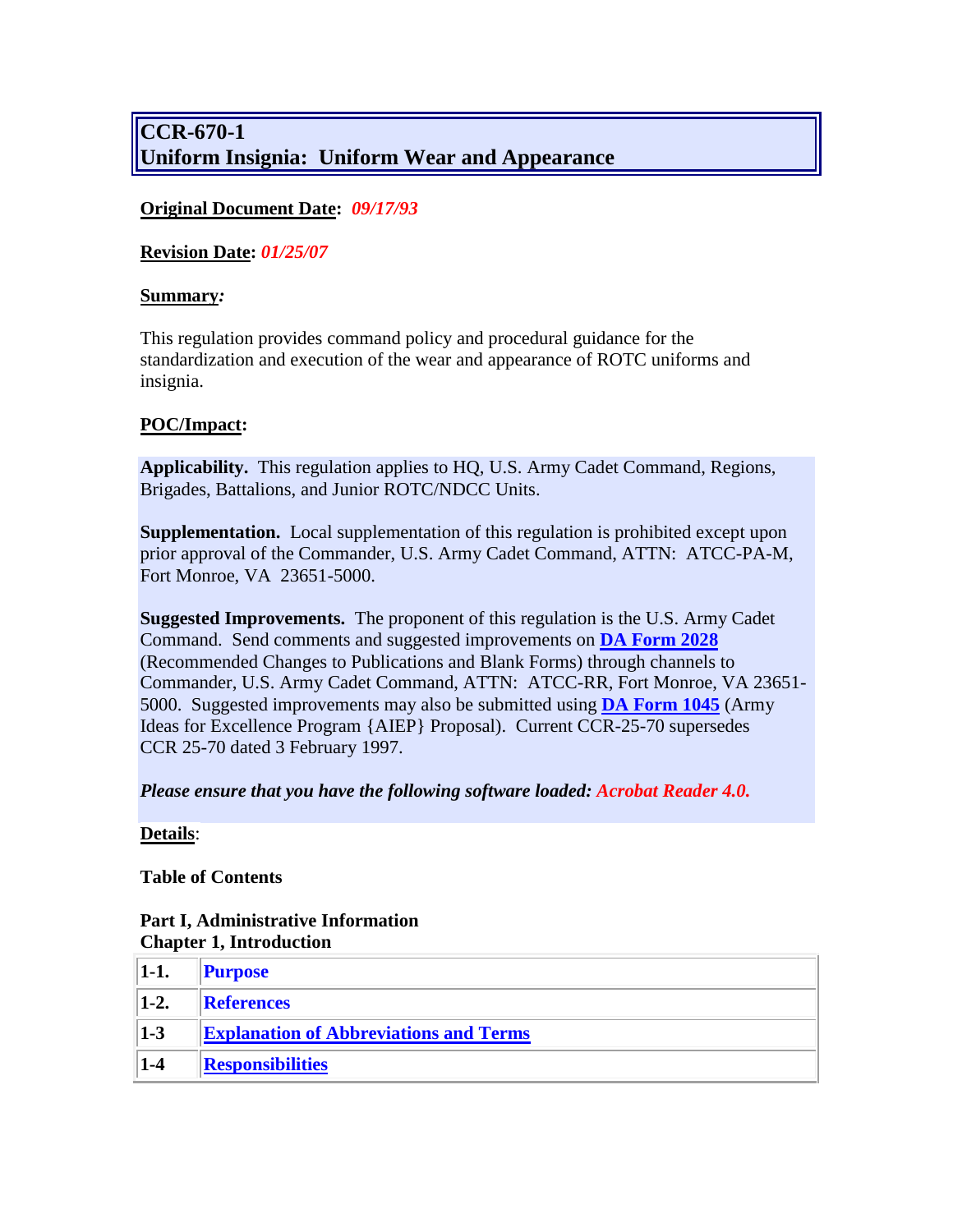### **Part II, Senior ROTC Program Chapter 2, Senior ROTC Program**

<span id="page-1-0"></span>

| $ 2-1 $ .        | <b>General</b>                                                    |  |
|------------------|-------------------------------------------------------------------|--|
| $ 2-2 $          | <b>Uniforms Authorized</b>                                        |  |
| $ 2-3 $          | <b>Wearing of the Uniform</b>                                     |  |
| $\overline{2-4}$ | Hair, cosmetic, fingernail, hygiene/grooming, and tattoo policies |  |
| $2 - 5$          | <b>Wear of Jewelry</b>                                            |  |
| $2-6$            | <b>Wear of Eyeglasses, Sunglasses, and Contact Lenses</b>         |  |
| $ 2 - 7 $        | <b>Wear of Religious Apparel, Articles, and Jewelry</b>           |  |
| $\overline{2-8}$ | <b>Wear of Identification (ID) Tags</b>                           |  |
| $\vert$ 2-9      | <b>Wear of Personal Protective or Reflective Clothing</b>         |  |

# **Chapter 3, Insignia, Ornamentation, and Decoration**

<span id="page-1-1"></span>

| $3-1.$   | <b>General</b>                                               |  |
|----------|--------------------------------------------------------------|--|
| $3 - 2$  | <b>Unauthorized Items</b>                                    |  |
| $3 - 3$  | <b>Cap Insignia and Ornamentation</b>                        |  |
| $3 - 4$  | <b>ROTC</b> and School Initials Collar Design                |  |
| $3 - 5$  | <b>Torch of Knowledge Collar Insignia</b>                    |  |
| $3 - 6$  | <b>Insignia of Branch</b>                                    |  |
| $3 - 7$  | <b>Cadet Command Insignia</b>                                |  |
| $3 - 8$  | <b>Distinctive Unit Insignia (DUI)</b>                       |  |
| $3-9$    | <b>Insignia of Grade for Cadet Officers</b>                  |  |
| $3-10$   | <b>Insignia of Grade for Cadet Noncommissioned Officers</b>  |  |
| $3-11$   | <b>Insignia of Grade for Cadet Troop Leadership Training</b> |  |
| $3-12$   | <b>Academic Achievement Insignia</b>                         |  |
| $3-13$   | <b>ROTC Service Insignia</b>                                 |  |
| $3-14$   | <b>Parachutist Badge</b>                                     |  |
| $3 - 15$ | <b>Marksmanship Qualification Badge</b>                      |  |
| $3-16$   | <b>Air Assault Badge</b>                                     |  |
| $3-17$   | <b>Ranger Tab</b>                                            |  |
| $3-18$   | <b>Ranger Challenge Tab</b>                                  |  |
| $3-19$   | <b>ROTC Recondo Badge</b>                                    |  |
| $3 - 20$ | <b>Distinguished Military Student (DMS) Badge</b>            |  |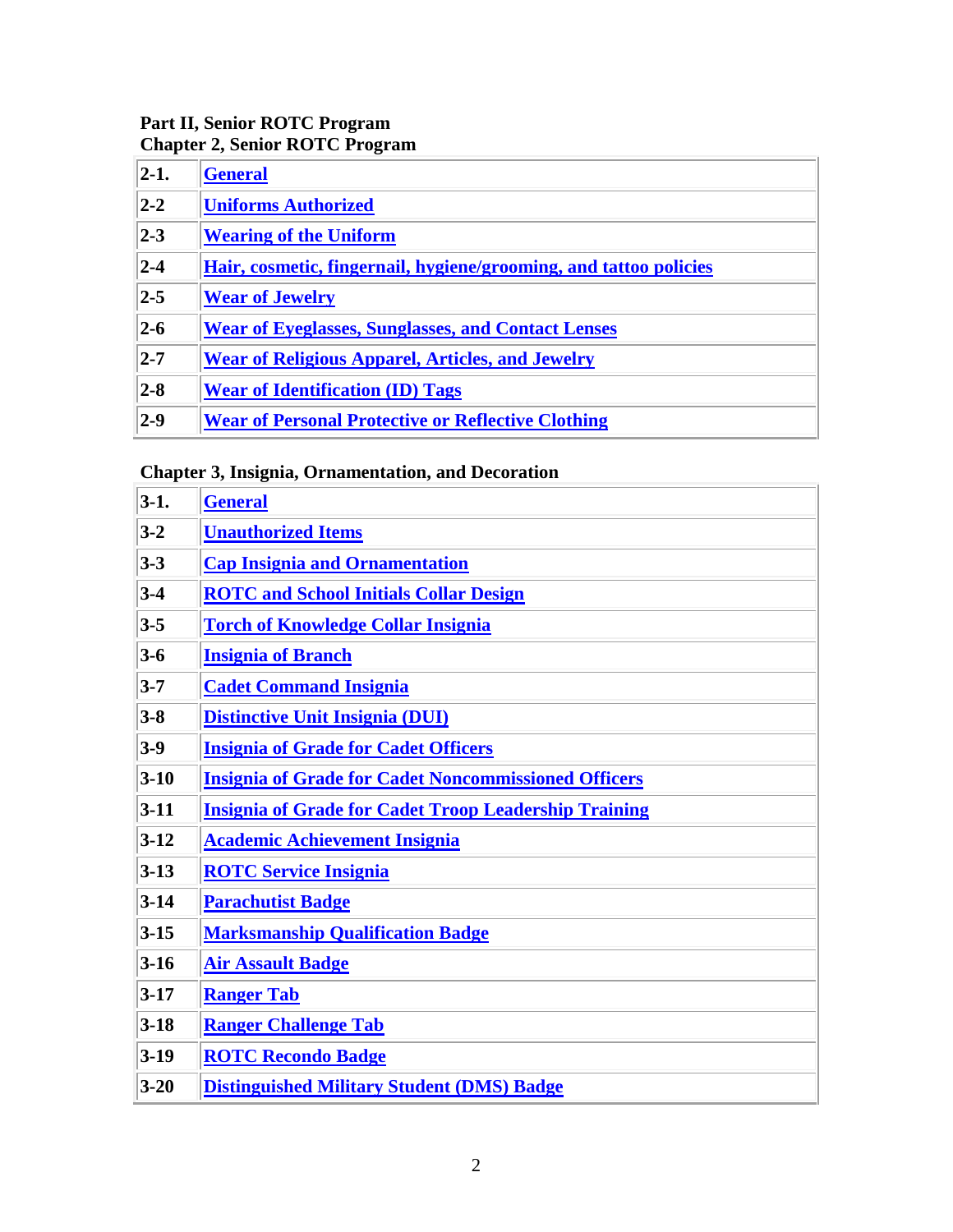| $ 3-21 $ | <b>DMS Lapel Button</b>    |
|----------|----------------------------|
| $3 - 22$ | <b>ROTC Lapel Button</b>   |
| $ 3-23 $ | <b>Nameplate</b>           |
| $3 - 24$ | <b>Nurse Cadet Badge</b>   |
| $ 3-25 $ | <b>Combat Skill Badges</b> |

### **Chapter 4, Miscellaneous Medals, Badges, Awards, Decorations, and Ribbons**

<span id="page-2-2"></span>

| $ 4-1.$ | escription                     |
|---------|--------------------------------|
| $ 4-2 $ | <b>Worn</b><br>$\mathbf{H}$ ow |

### **Chapter 5, Wear of Uniform and Insignia, Female Cadets**

| $ 5-1 $ | <b>General</b>                          |
|---------|-----------------------------------------|
| $5-2$   | <b>Wear of Insignia, Female Uniform</b> |
| $5-3$   | <b>Wear of Earrings</b>                 |
| $5-4$   | <b>Wear of Jewelry</b>                  |

### <span id="page-2-3"></span>**Appendix**

<span id="page-2-4"></span>

| <b>Section I, Abbreviations</b> |  |
|---------------------------------|--|
| <b>References</b>               |  |

### **Part I, Administrative Information**

| <b>ITOC</b><br>Chapter 1, Introduction STOC |
|---------------------------------------------|
|---------------------------------------------|

<span id="page-2-0"></span>**1-1.** [Purpose](#page-0-0)**.** This regulation provides guidance and procedures for the wear of ROTC uniforms and insignia. It specifies the basic policies concerning the SROTC and JROTC uniform and distinctive insignia for wear on the uniform. **[AR 670-1](http://www.usapa.army.mil/pdffiles/r670_1.pdf)** prescribes the policies concerning Army uniforms and insignia. **AR-600-8-22** and **[CCR-672-5-1](http://www.rightsite.usaac.army.mil/robo/projects/cc%20help/CCR_672_5_1.htm)** prescribe the policies concerning the wear of decorations and awards. These regulations should be consulted for general policies on subjects not found in this regulation. Personnel subject to similar regulations of other military departments will, while associated with the ROTC program, also conform to Army Regulations.

<span id="page-2-1"></span>**1-2. References.** Required publications are listed in **[Appendix A](http://www.rightsite.usaac.army.mil/robo/projects/cc%20help/CCR_670_1.htm#BM_AP_A#BM_AP_A)**.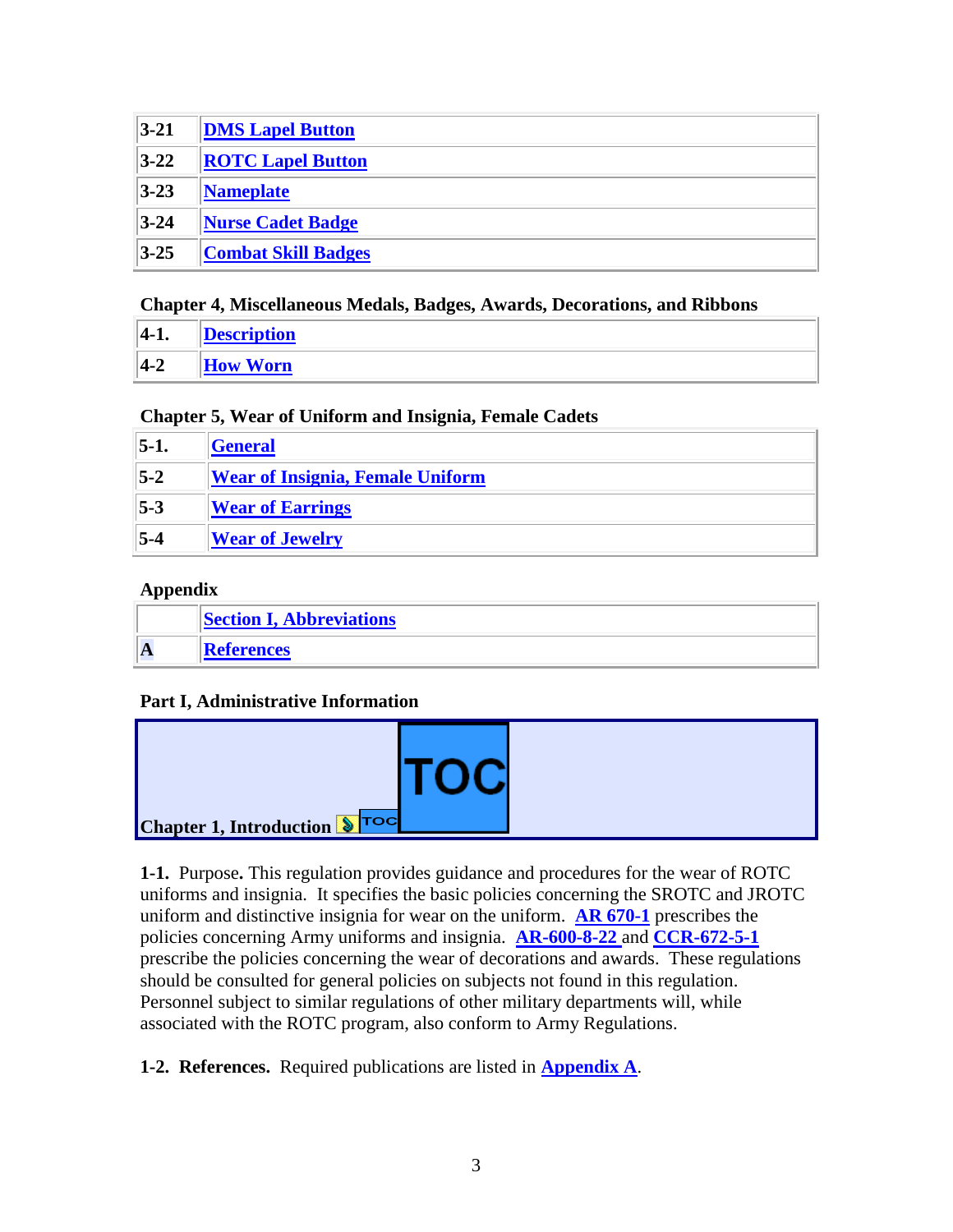**1-3. Explanation of Abbreviations.** Please reference **[Section I](http://www.rightsite.usaac.army.mil/robo/projects/cc%20help/CCR_670_1.htm#BM_SEC_I#BM_SEC_I)** (also referenced in the Table of Contents **[Glossary](http://www.rightsite.usaac.army.mil/robo/projects/cc%20help/RS_Glossary.htm)**).

### **1-4. Responsibilities.**

a. The Battalion Commander (Professor of Military Science [PMS]) and Senior Military Instructor (SMI) will be responsible for--

(1) The ROTC uniform.

(2) Ensuring the items worn on the uniform comply with provisions in this regulation.

(3) Ensuring that the Cadet wears only authorized items on the uniform.

(4) Ensuring items are properly worn and are of authorized color, arrangement, size, and description.

b. The Cadet is responsible for conservation of uniform clothing as prescribed in **AR [700-84](http://www.usapa.army.mil/pdffiles/r700_84.pdf)**, paragraph 9-3.

### **Part II, Senior ROTC Program**



<span id="page-3-0"></span>**2-1.** [General](#page-1-0)

a. Each Cadet and each alien student authorized to participate in the Advanced Course may be furnished an issue or Cadet-type uniform as determined by Commander, U.S. Army Cadet Command. Educational institutions which provide Cadet-type uniforms or desire to purchase issue type uniforms from Army or commercial sources may be authorized to draw commutation in lieu of issue of government uniforms. Current policy restricts payment of commutation to institutions hosting corps of Cadets and qualifying for special rate of commutation as explained in **[AR 145-1](http://www.usapa.army.mil/pdffiles/r145_1.pdf)**, paragraph 4-2.

b. The operating policies and procedures concerning the supply of issue uniforms to institutions are set forth in **[AR 700-84](http://www.usapa.army.mil/pdffiles/r700_84.pdf)**, chapters 9 and 10.

c. At the discretion of the Battalion Commander, uniforms (Cadet and issue type) purchased with commutation funds may become the property of the Cadet who is commissioned, except in the case of alien students whose uniforms will be retained by the detachment. Cadet-type uniforms may, at the discretion of the Battalion Commander,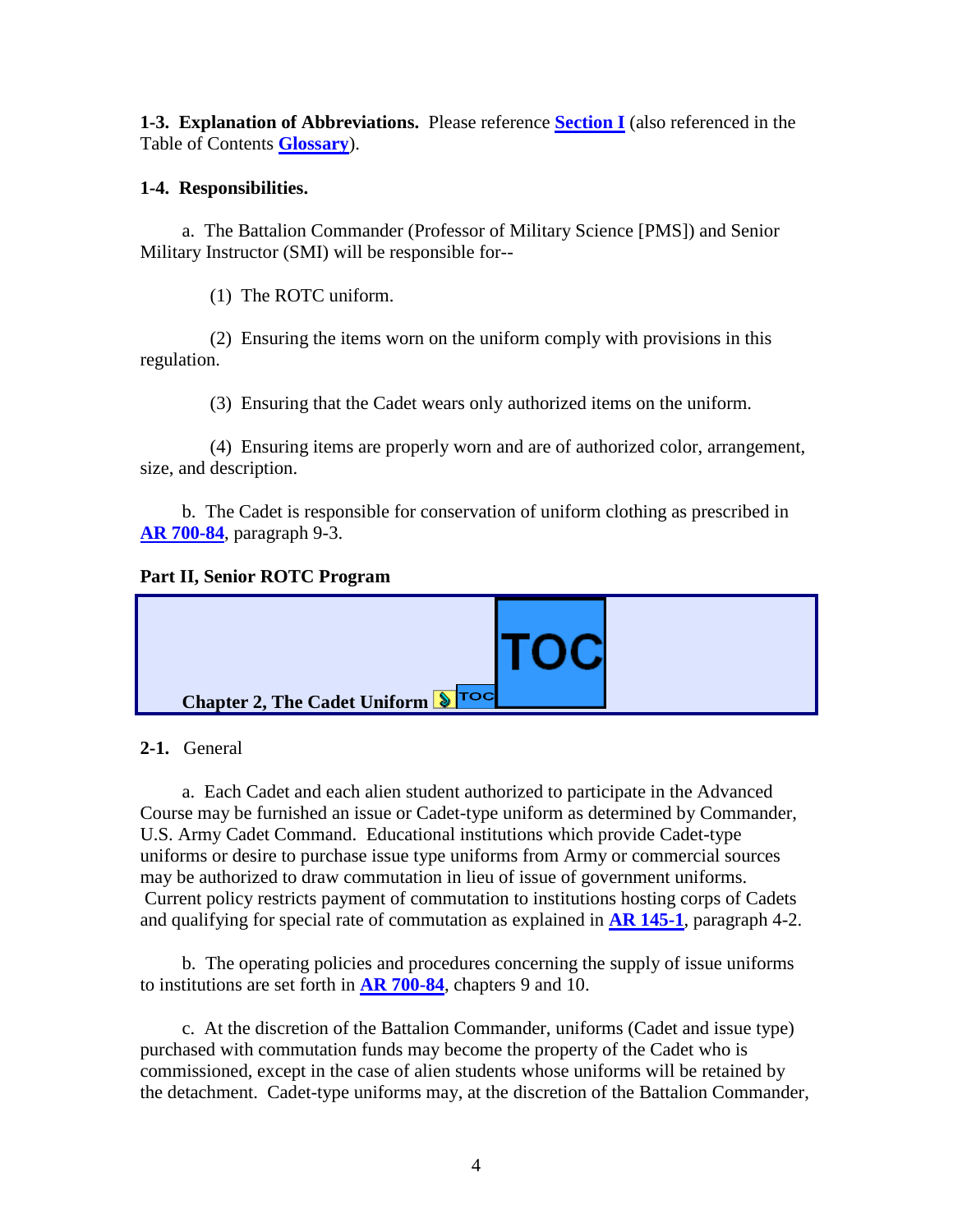become the property of the Cadet who is not commissioned; however, settlement and reimbursement to the Government will be in accordance with (IAW) **[AR 700-84](http://www.usapa.army.mil/pdffiles/r700_84.pdf)**.

d. Uniform items issued to the detachment (issue type) are the property of the Government and may not be given to the Cadet. If the Cadet wishes to retain the issued uniform, it may be purchased IAW procedures outlined in **[AR 700-84](http://www.usapa.army.mil/pdffiles/r700_84.pdf)**, paragraph 9-10.

e. The Patrol Cap, Garrison Cap, and Service Cap are the only headgear authorized for wear by Cadets (**CTA 50-900**). It will be worn IAW **[AR 670-1](http://www.usapa.army.mil/pdffiles/r670_1.pdf)**.

f. The boots are laced diagonally with black laces, with the excess lace tucked into the top of the boot under the bloused trousers or slacks, or wrapped around the top of the boot. Personnel will keep shoes and black boots cleaned and shined. Brown boots will be clean.

**2-2. Uniforms Authorized.** The following uniforms are authorized for wear by ROTC Cadets:

a. Cadet-type uniform. Detachments authorized commutation in lieu of uniform may adopt a military uniform of any type or color they desire, provided there is no conflict with any provision of law or regulation.

b. Issue type uniform. The issue type uniform is identical to that issued to the enlisted personnel of the U.S. Army, or so similar in design and fabric that one cannot be distinguished from the other. The **CTA 50-900** furnishes basis of issue and **AR [700-84](http://www.usapa.army.mil/pdffiles/r700_84.pdf)** prescribes the procedure for requisitioning.

(1) The regulation button prescribed for the uniform of Army personnel in **AR [670-1](http://www.usapa.army.mil/pdffiles/r670_1.pdf)** will be worn on the issue type ROTC uniform. The Corps of Engineers button is not authorized.

(2) Issue type uniforms worn by ROTC Cadets will include distinctive unit insignia.

(3) Battle Dress Uniform (BDU)/Army Combat Uniform (ACU) field uniforms will have as a minimum a U.S. Army tape, nametape, unit patch and a U.S. Flag.

(4) No braid or stripes of any color will be worn on the coat or trousers of the Army Green uniform when worn as an ROTC uniform. Cadets in their senior year may be authorized to wear braid on the coat and trousers of the Army Green uniform **30-60** days prior to commissioning; but not prior to the George C. Marshall Seminar. The chin strap of the service cap will be black.

### **2-3. Wearing of the Uniform.**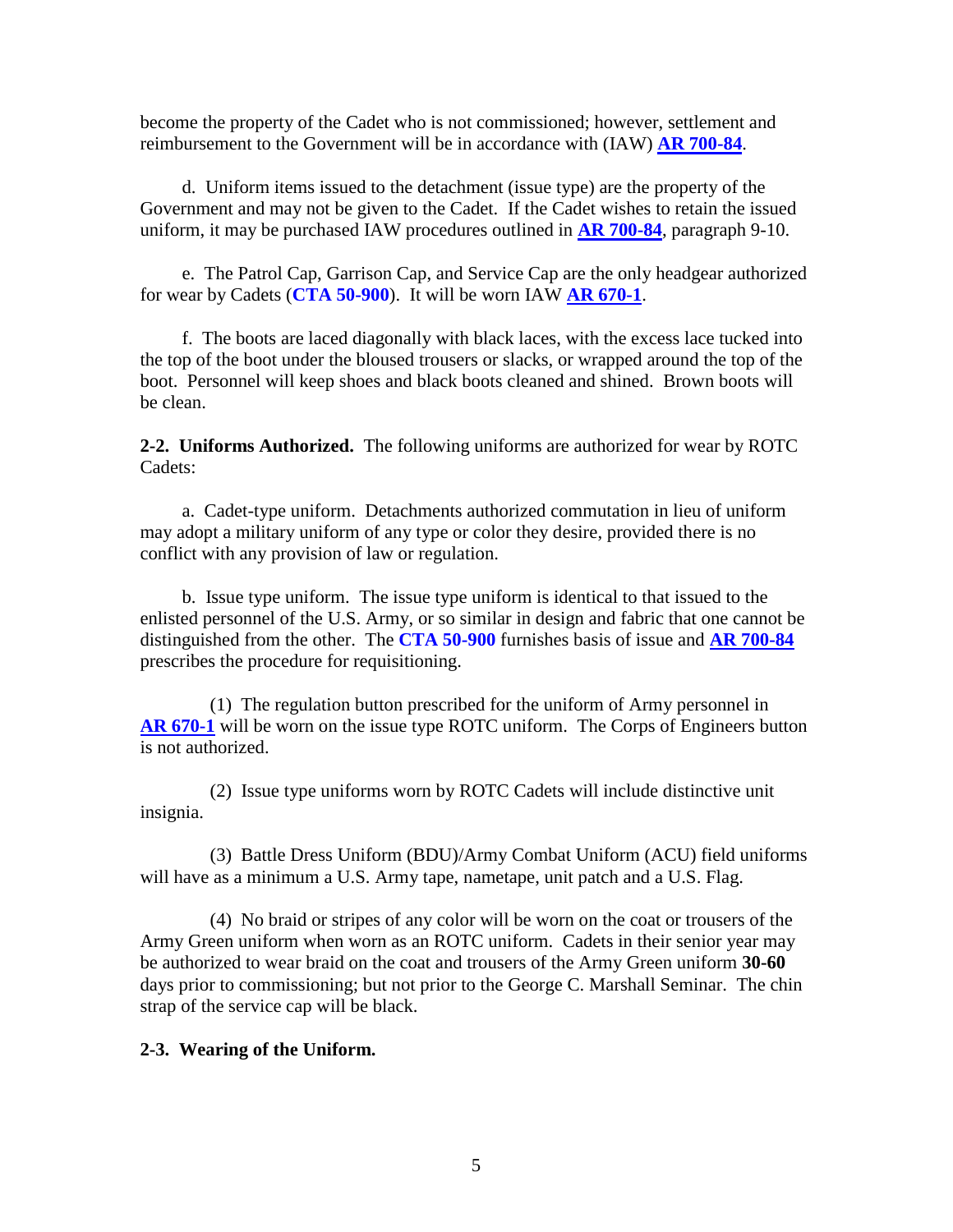a. The Army ROTC issue uniform will not be worn outside of the United States and its possessions, except by specific authority.

b. ROTC Cadets may wear the issue uniform within the United States and its possessions when--

(1) Assembling for the purpose of military instruction.

(2) Engaging in the military instruction of a Cadet Corps or similar organization.

(3) Traveling to and from the institution in which enrolled.

(4) Visiting a military station for participation in military drills or exercises.

(5) Attending other functions as authorized by the Battalion Commander for such wear.

c. Mixing military with civilian attire is not authorized.

d. BDUs/ACUs may only be worn on duty when prescribed by the Battalion Commander. These uniforms are issued as utility, field, or training uniforms and are not intended to be worn as all-purpose uniforms when other uniforms are more appropriate. For exceptions to this policy, see **[AR 670-1](http://www.usapa.army.mil/pdffiles/r670_1.pdf)**, paragraph. 2-6c.

e. The United States Army is the most trusted organization to the American public. To keep the dedicated efforts of our Cadets visible to the American public, the ACU and BDU uniforms are authorized for wear during commercial travel in CONUS. Commanders and leaders will ensure Cadets present a professional appearance and reflect positively on the Army at all times.

### <span id="page-5-0"></span>**2-4. Hair, Cosmetic, Fingernail, Hygiene/Grooming, and Tattoo Policies (Male/ Female).**

a. Hair.

(1) General. The requirement for hair grooming standards is necessary to maintain uniformity within a military population. Many hairstyles are acceptable, as long as they are neat and conservative. It is not possible to address every acceptable hairstyle, or what constitutes eccentric or conservative grooming. Therefore, it is the responsibility of leaders at all levels to exercise good judgment in the enforcement of Army policy. All Cadets will comply with the hair, fingernail, and grooming policies while in any military uniform or while in civilian clothes on duty.

(a) Leaders will judge the appropriateness of a particular hairstyle by the appearance of headgear when worn. Cadets will wear headgear as described in the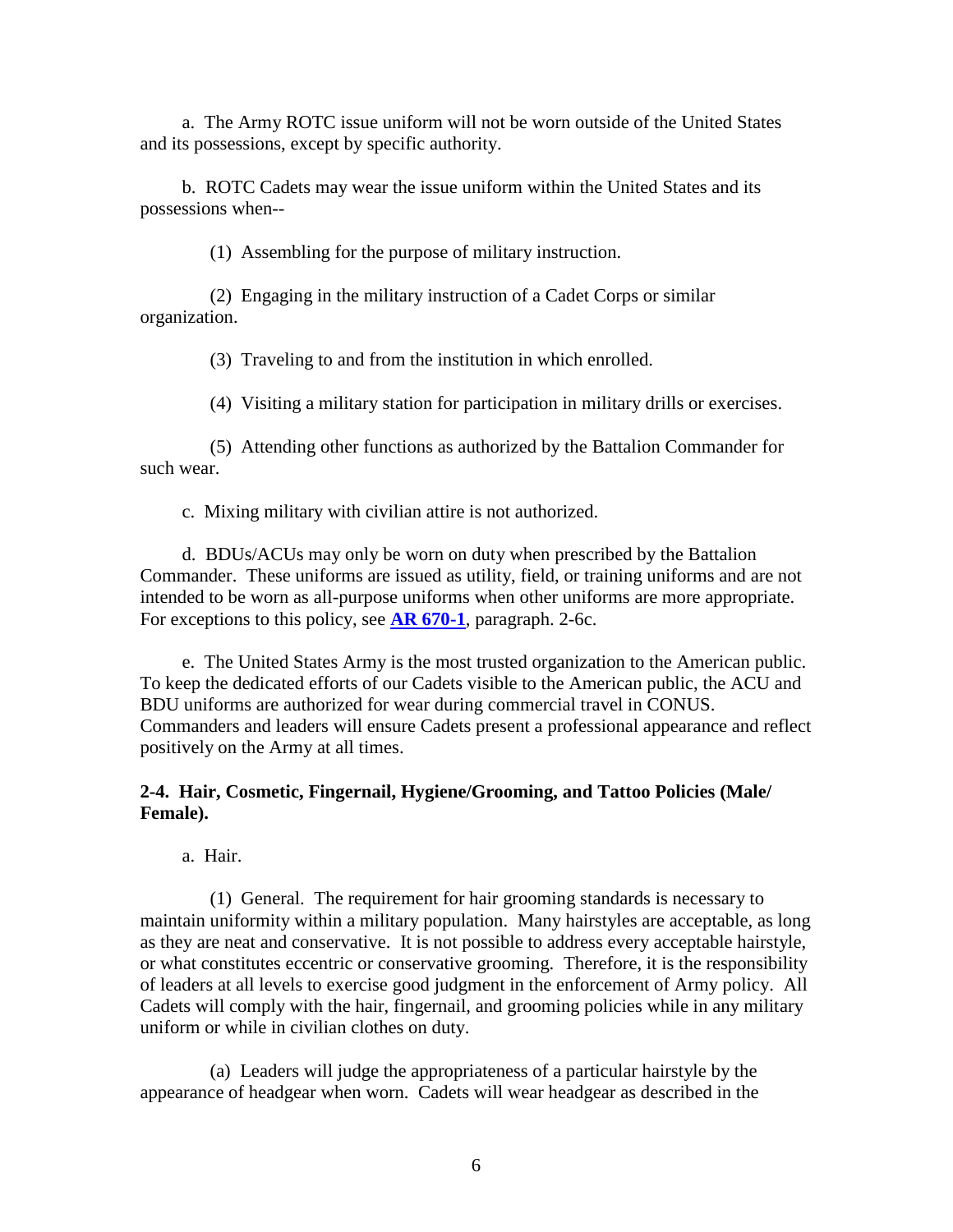applicable chapters of this regulation. Headgear will fit snugly and comfortably, without distortion or excessive gaps. Hairstyles that do not allow soldiers to wear the headgear properly, or that interfere with the proper wear of the protective mask or other protective equipment, are prohibited.

(b) Extreme, eccentric, or trendy haircuts or hairstyles are not authorized. If Cadets use dyes, tints, or bleaches, they must choose those that result in natural hair colors. Colors that detract from a professional military appearance are prohibited. Therefore, Cadets should avoid using colors that result in an extreme appearance. Applied hair colors that are prohibited include, but are not limited to, purple, blue, pink, green, orange, bright (fire-engine) red, and fluorescent or neon colors. It is the responsibility of leaders to use good judgment in determining if applied colors are acceptable based upon the overall effect on the Cadet's appearance.

(c) Cadets who have a texture of hair that does not part naturally may cut a part into the hair. The part will be one straight line, not slanted or curved, and will fall in the area where the Cadet would normally part the hair. Cadets will not cut designs into their hair or scalp.

(2) Male haircuts will conform to the following standards.

(a) The hair on top of the head must be neatly groomed. The length and bulk of the hair may not be excessive or present a ragged, unkempt, or extreme appearance. The hair must present a tapered appearance. A tapered appearance is one where the outline of the Cadet's hair conforms to the shape of the head, curving inward to the natural termination point at the base of the neck. When hair is combed, it will not fall over the ears or eyebrows. It will not touch the collar, except for the closely cut hair at the back of the neck. The block-cut fullness in the back is permitted to a moderate degree, as long as the tapered look is maintained. In all cases, the bulk or length of hair may not interfere with the normal wear of headgear or protective masks or equipment. Males are not authorized to wear braids, cornrows, or dreadlocks (unkempt, twisted, matted, individual parts of hair) while in uniform, or in civilian clothes, on duty. Hair that is clipped closely or shaved to the scalp is authorized.

(b) Males will keep sideburns neatly trimmed. Sideburns may not be flared; the base of the sideburn will be a clean shaven, horizontal line. Sideburns will not extend below the lowest part of the exterior ear opening.

(c) Males will keep their face clean-shaven when in uniform or in civilian clothes on duty. Mustaches are permitted; if worn, males will keep mustaches neatly trimmed, tapered, and tidy. Mustaches will not present a chopped off or bushy appearance, and no portion of the mustache will cover the upper lip line or extend sideways beyond a vertical line drawn upward from the corners of the mouth. Handlebar mustaches, goatees, and beards are not authorized. If an appropriate medical authority prescribes beard growth, the length required for medical treatment must be specified. For example, "The length of the beard will not exceed 1⁄4 inch." (See TB MED 287) Cadets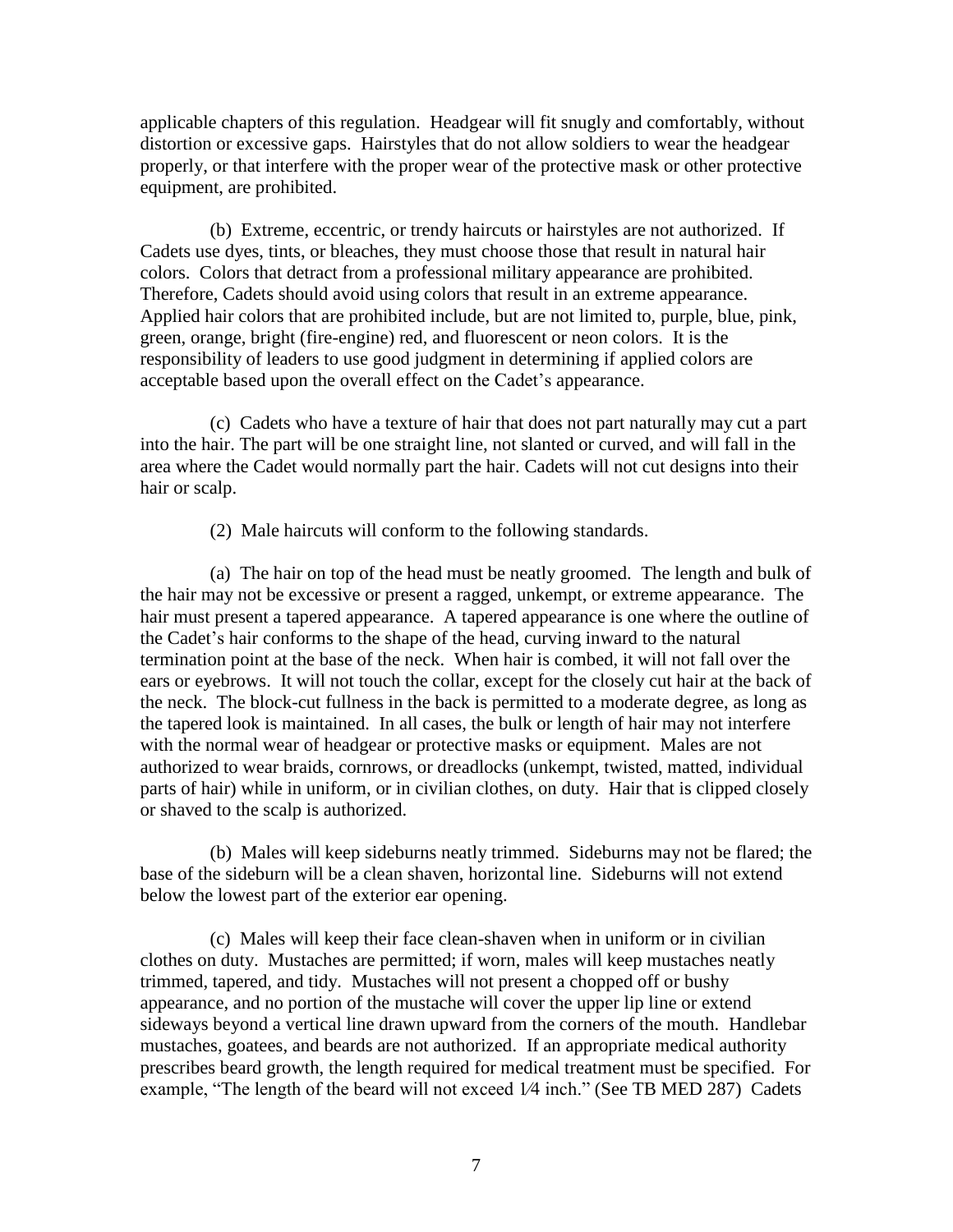will keep the growth trimmed to the level specified by appropriate medical authority, but they are not authorized to shape the growth into a goatee, a "Fu Manchu," or handlebar mustache.

(d) Males are prohibited from wearing wigs or hairpieces while in uniform or in civilian clothes on duty, except to cover natural baldness or physical disfiguration caused by an accident or medical procedure. When worn, wigs or hairpieces will conform to the standard haircut criteria as stated in paragraph 2–4a(2)(a) above.

(3) Female haircuts will conform to the following standards.

(a) Females will ensure their hair is neatly groomed, that the length and bulk of the hair are not excessive, and that the hair does not present a ragged, unkempt, or extreme appearance. Likewise, trendy styles that result in shaved portions of the scalp (other than the neckline) or designs cut into the hair are prohibited. Females may wear braids and cornrows as long as the braided style is conservative, the braids and cornrows lie snugly on the head, and any hair holding devices comply with the standards in paragraph 2–4a(3)(d) below. Dreadlocks (unkempt, twisted, matted individual parts of hair) are prohibited in uniform or in civilian clothes on duty. Hair will not fall over the eyebrows or extend below the bottom edge of the collar at any time during normal activity or when standing in formation. Long hair that falls naturally below the bottom edge of the collar, to include braids, will be neatly and inconspicuously fastened or pinned, so no free-hanging hair is visible. This includes styles worn with the physical fitness uniform/improved physical fitness uniform (PFU/IPFU).

(b) Styles that are lopsided or distinctly unbalanced are prohibited. Ponytails, pigtails, or braids that are not secured to the head (allowing hair to hang freely), widely spaced individual hanging locks, and other extreme styles that protrude from the head are prohibited. Extensions, weaves, wigs, and hairpieces are authorized; however, these additions must have the same general appearance as the individual's natural hair. Additionally, any wigs, extensions, hairpieces, or weaves must comply with the grooming policies set forth in this paragraph.

(c) Females will ensure that hairstyles do not interfere with proper wear of military headgear and protective masks or equipment at any time (see paragraph  $2-4a(1)(a)$  above). When headgear is worn, the hair will not extend below the bottom edge of the front of the headgear, nor extend below the bottom edge of the collar.

(d) Hair-holding devices are authorized only for the purpose of securing the hair. Cadets will not place hair holding devices in the hair for decorative purposes. All hair-holding devices must be plain and of a color as close to the soldier's hair as is possible or clear. Authorized devices include, but are not limited to, small, plain scrunchies (elastic hair bands covered with material), barrettes, combs, pins, clips, rubber bands, and hair bands. Devices that are conspicuous, excessive, or decorative are prohibited. Some examples of prohibited devices include, but are not limited to, large,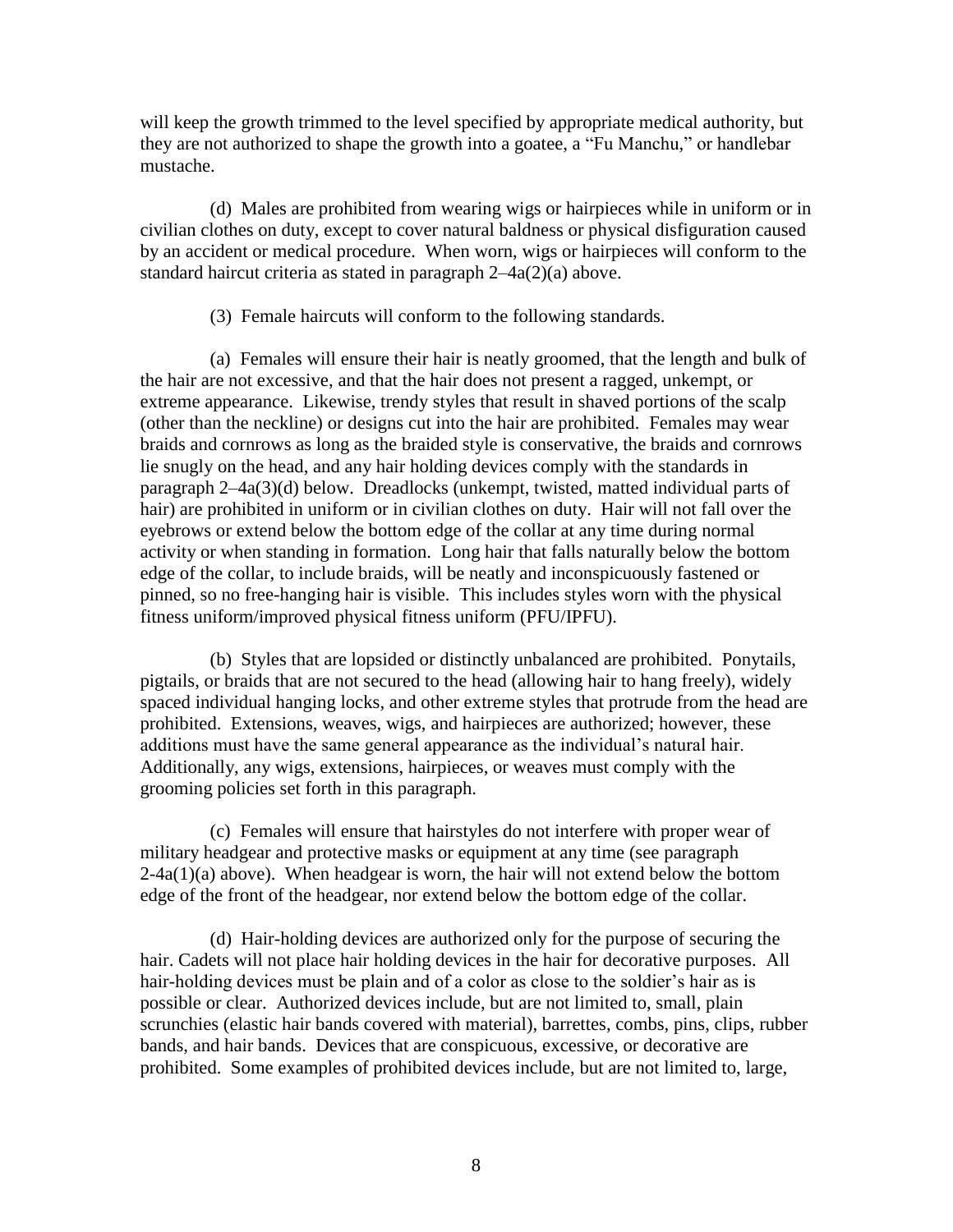lacy scrunchies; beads; bows; claw clips; clips, pins, or barrettes with butterflies, flowers, sparkles, gems, or scalloped edges; and bows made from hairpieces.

b. Cosmetics.

(1) General. As with hairstyles, the requirement for standards regarding cosmetics is necessary to maintain uniformity and to avoid an extreme or unmilitary appearance. Males are prohibited from wearing cosmetics, to include nail polish. Females are authorized to wear cosmetics with all uniforms, provided they are applied conservatively, are in good taste, and complement the uniform. Leaders at all levels must exercise good judgment in the enforcement of this policy.

(a) Females may wear cosmetics if they are conservative and complement the uniform and their complexion. Eccentric, exaggerated, or trendy cosmetic styles and colors, to include makeup designed to cover tattoos, are inappropriate with the uniform and are prohibited. Permanent makeup, such as eyebrow or eyeliner, is authorized as long as the makeup conforms to the standards outlined above.

(b) Females will not wear shades of lipstick and nail polish that distinctly contrast with their complexion, detract from the uniform, are extreme. Some examples of extreme colors include, but are not limited to, purple, gold, blue, black, white, bright (fire-engine) red, khaki, camouflage colors, and fluorescent colors. Cadets will not apply designs to nails or apply two-tone or multi-tone colors to nails.

(2) Females will comply with the cosmetics policy while in any military uniform or while in civilian clothes on duty.

c. Fingernails. All personnel will keep fingernails clean and neatly trimmed. Males will keep nails trimmed so as not to extend beyond the fingertip. Females' fingernails will not exceed a nail length of 1⁄4 inch, as measured from the tip of the finger. Females will trim nails shorter if the commander determines that the longer length detracts from the military image, presents a safety concern, or interferes with the performance of duties.

d. Hygiene and body grooming. Soldiers will maintain good personal hygiene and grooming on a daily basis and wear the uniform so as not to detract from their overall military appearance*.*

e. Tattoos. Tattoos or brands that are extremist, indecent, sexist, or racist are prohibited, regardless of location on the body, as they are prejudicial to good order and discipline within units.

### **2-5. Wear of Jewelry.**

a. Cadets may wear a wristwatch, a wrist identification bracelet, and two rings (a wedding set is considered one ring) with Army uniforms, unless prohibited by the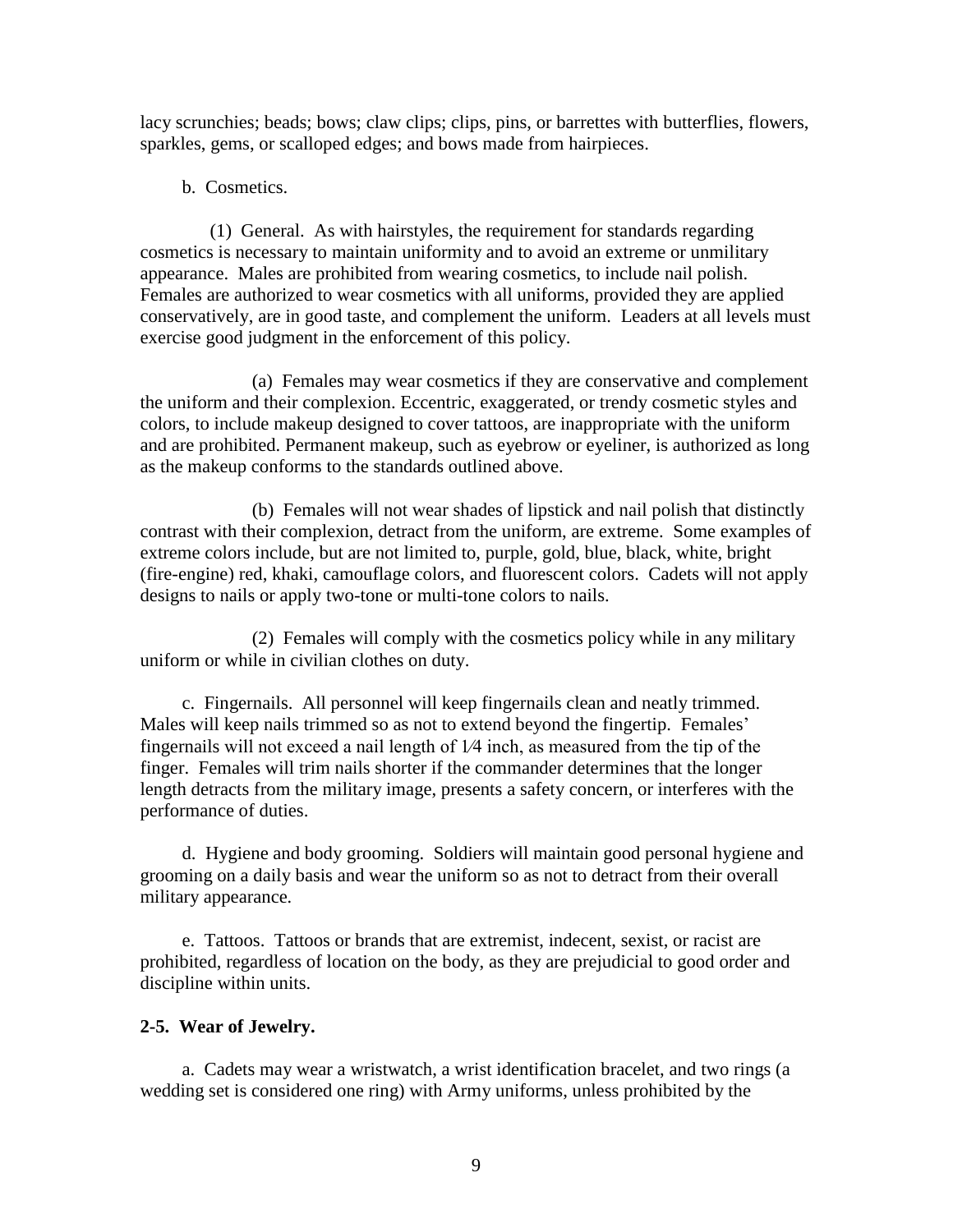commander for safety or health reasons. Any jewelry Cadets wear must be conservative and in good taste. Identification bracelets are limited to medical alert bracelets and MIA/POW identification bracelets. Cadets may wear only one item on each wrist.

b. No jewelry, other than that described in paragraph 2-5a above, will appear exposed while wearing the uniform; this includes watch chains, or similar items, and pens and pencils. The only authorized exceptions are religious items described in paragraph 1–7b, above; a conservative tie tack or tie clasp which male Cadets may wear with the black four-in-hand necktie; and a pen or pencil that may appear exposed on ACUs.

c. Body piercing. When on any Army installation or other place under Army control, Cadets may not attach, affix, or display objects, articles, jewelry, or ornamentation to or through the skin while they are in uniform, in civilian clothes on duty, or in civilian clothes off duty (this includes earrings for male soldiers). The only exception is for female soldiers, as indicated in paragraph 2-5d, below. (The term "skin" is not confined to external skin, but includes the tongue, lips, inside the mouth, and other surfaces of the body not readily visible).

d. Females are authorized to wear prescribed earrings with the service, dress, and mess uniforms*.*

(1) Earrings may be screw-on, clip-on, or post-type, in gold, silver, white pearl, or diamond. Earrings will not exceed 6 mm or 1⁄4 inch in diameter, and they must be unadorned and spherical. When worn, the earrings will fit snugly against the ear. Females may wear earrings only as a matched pair, with only one earring per ear lobe.

(2) Females are not authorized to wear earrings with any class C (utility) uniform (BDU/ACU, physical fitness, field, or organizational).

(3) When on duty in civilian attire, female Cadets must comply with the specifications listed in paragraph 2-5d(1) above when wearing earrings, unless otherwise authorized by the commander. When females are off duty, there are no restrictions on the wear of earrings.

e. Ankle bracelets, necklaces (other than those described in paragraph 1–7*b*), faddish (trendy) devices, medallions, amulets, and personal talismans or icons are not authorized for wear in any military uniform, or in civilian clothes on duty.

#### **2-6. Wear of Eyeglasses, Sunglasses, and Contact Lenses**

a. Wear of eyeglasses and sunglasses.

(1) Conservative civilian prescription eyeglasses are authorized for wear with all uniforms.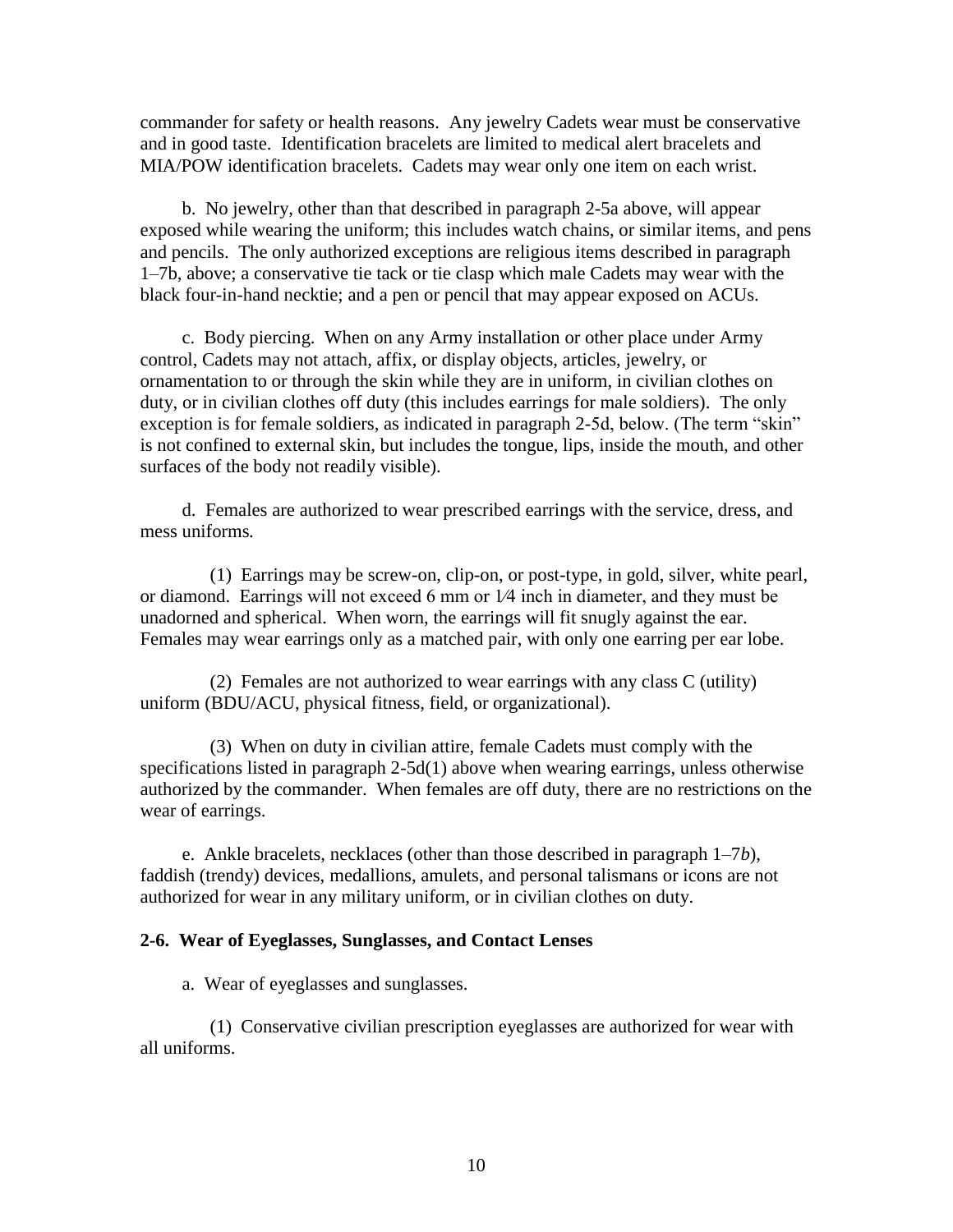(2) Conservative prescription and nonprescription sunglasses are authorized for wear when in a garrison environment, except when in formation and while indoors. Individuals who are required by medical authority to wear sunglasses for medical reasons other than refractive error may wear them, except when health or safety considerations apply. Cadets may not wear sunglasses in the field, unless required by the commander for safety reasons in high glare field environments.

(3) Restrictions on eyeglasses and sunglasses. Eyeglasses or sunglasses that are trendy, or have lenses or frames with initials, designs, or other adornments are not authorized for wear. Cadets may not wear lenses with extreme or trendy colors, which include, but are not limited to, red, yellow, blue, purple, bright green, and orange. Lens colors must be traditional gray, brown, or dark green shades. Personnel will not wear lenses or frames that are so large or small that they detract from the appearance of the uniform. Personnel will not attach chains, bands, or ribbons to eyeglasses. Eyeglass restraints are authorized only when required for safety purposes. Personnel will not hang eyeglasses or eyeglass cases on the uniform, and may not let glasses hang from eyeglass restraints down the front of the uniform.

b. Restrictions on contact lenses. Tinted or colored contact lenses are not authorized for wear with the uniform. The only exception is opaque lenses that are prescribed medically for eye injuries. Additionally, clear lenses that have designs on them that change the contour of the iris are not authorized for wear with the uniform.

**2-7. Wear of Religious Apparel, Articles and Jewelry.** As provided by AR 600–20, paragraph 5–6, and subject to temporary revocation because of health, safety, or mission requirements, the following applies to the wear of religious apparel, articles, or jewelry.

a. Religious apparel is defined as articles of clothing worn as part of the observance of the religious faith practiced by the Cadet. Religious articles include, but are not limited to, medallions, small booklets, pictures, and copies of religious symbols or writing carried by individuals in wallets or pockets. Except as noted below, personnel may not wear religious items if they do not meet the standards of this regulation. Requests for accommodation will not be entertained (see AR 600-20, paragraph 5-6*g*[2][d]).

b. Cadets may wear religious apparel, articles, or jewelry with the uniform, to include the physical fitness uniform, if they are neat, conservative, and discreet. "Neat conservative, and discreet" is defined as meeting the uniform criteria of this regulation. In other words, when religious jewelry is worn, the uniform must meet the same standards of wear as if the religious jewelry were not worn. For example, a religious item worn on a chain may not be visible when worn with the utility, service, dress, or mess uniforms. When worn with the physical fitness uniform, the item should be no more visible than identification (ID) tags would be when wearing the same uniform. The width of chains worn with religious items should be approximately the same size as the width of the ID tag chain.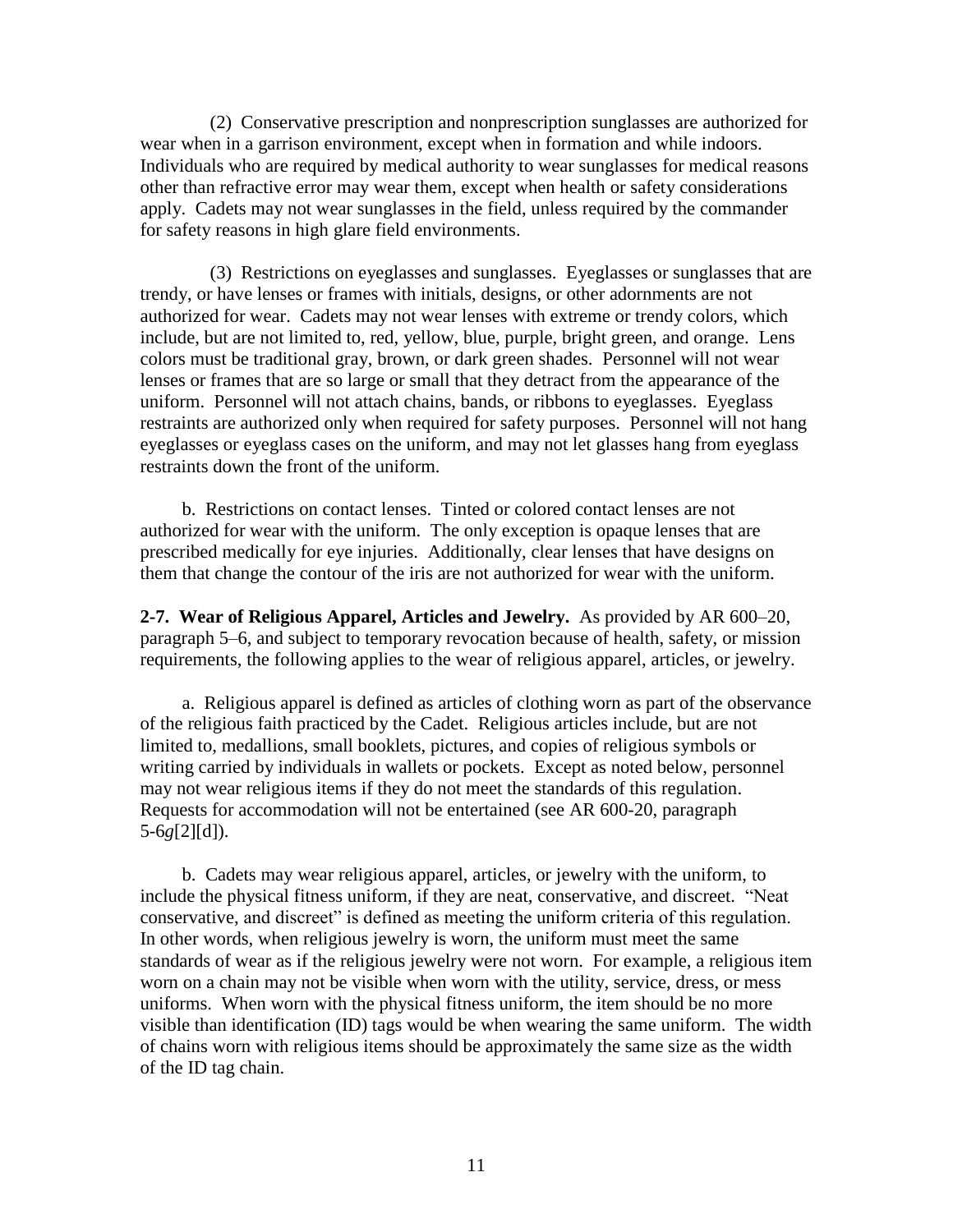**2-8. Wear of Identification (ID) Tags.** Identification (ID) tags. The wear of ID tags is governed by AR 600–8–14.

a. Cadets will wear ID tags at all times when in a field environment, while traveling in aircraft, or when outside the continental United States.

b. Personnel will wear ID tags around the neck, except when safety considerations apply (such as during physical training).

### **2-9. Wear of Personal Protective or Reflective Clothing.**

a. Protective headgear. Cadets are authorized to wear commercially designed, protective headgear with the uniform when operating motorcycles, bicycles, or other like vehicles, and are required to do so when installation regulations mandate such wear. Personnel will remove protective headgear and don authorized Army headgear upon dismounting from the vehicle.

b. Protective/reflective clothing. Cadets may wear protective/reflective outer garments with uniforms when safety considerations make it appropriate and when authorized by the commander.



### <span id="page-11-0"></span>**3-1. General**

a. Only insignia and other appurtenances prescribed by this regulation, **[CCR-](http://www.rightsite.usaac.army.mil/robo/projects/cc%20help/CCR_672_5_1.htm)[672-5-1](http://www.rightsite.usaac.army.mil/robo/projects/cc%20help/CCR_672_5_1.htm)**, or approved by The Institute of Heraldry (TIH) are authorized for wear on the issue type uniform. Wearing of insignia on the uniform will be IAW this regulation and **[AR 670-1](http://www.usapa.army.mil/pdffiles/r670_1.pdf)** (see **[Chapter 5](http://www.rightsite.usaac.army.mil/robo/projects/cc%20help/CCR_670_1.htm#BM_5_1#BM_5_1)** for female Cadets).

b. The Battalion Commander should direct correspondence through the applicable region and Headquarters, U.S. Army Cadet Command, to **TIH, U.S. Army, Cameron Station, Alexandria, VA 22314**, when requesting approval or information concerning distinctive insignia (including wearing of) or other uniform appurtenances. At least **90 days** should be allowed for reply. Correspondence from TIH approving designs, insignia, and related items for wear on the ROTC uniform will be an item of interest in the Biennial Command Inspection.

c. Insignia and other uniform accoutrements purchased by the institution or the Cadet must be purchased from sources, which sell items made IAW specifications. TIH will supply a list of certified manufacturers (**[AR 672-8](http://www.usapa.army.mil/pdffiles/r672_8.pdf)**).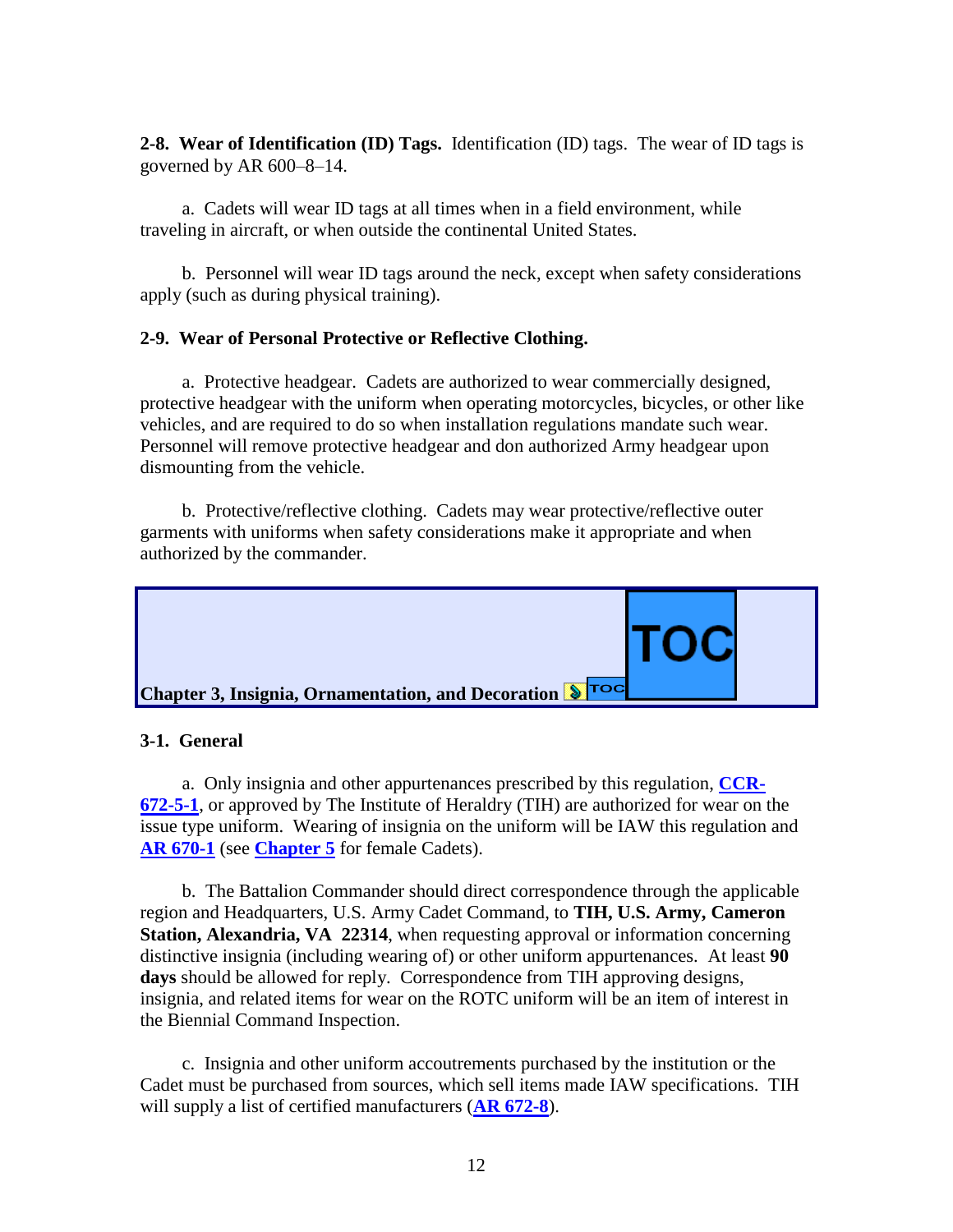d. Prior service Active Duty awards will not be worn along with Cadet awards. Cadets are authorized to wear either prior service Active Duty awards or Cadet awards when participating in ROTC activities.

e. The following are the only items authorized for wear on the ROTC uniform. They will be sewn on the BDU, Class A uniform, and hook and loop (with Velcro) affixed for the ACU uniform.

(1) Distinctive Cadet Command shoulder sleeve insignia (Class A).

(2) Subdued Distinctive Cadet Command shoulder sleeve insignia BDU/ACU (Fig. 3-12a).

(3) Distinctive institutional shoulder sleeve insignia (Class A).

(4) Subdued Distinctive institutional shoulder sleeve insignia (BDU/ACU) (Fig. 3-12a).

(5) Subdued branch insignia (after branching) BDU.

(6) Nameplate, tabs, and badges (Class A).

(7) Subdued nametape, U.S. Army tape, tabs, and badges (BDU/ACU) (Fig. 3- 12a).

(8) Full color U.S. flag insignia (BDU/ACU) (Fig. 3-12a).

f. Insignia prescribed for wear with issue type uniforms may be worn with Cadettype uniforms at the discretion of the Battalion Commander.

g. The expense of maintaining decorations such as medals, badges, and ribbons will be borne by the Cadet.

h. A distinctive shoulder sleeve and distinctive unit insignia (DUI) (metal and enamel type) will be designed by TIH upon request. Information about the battalion, including historical background, school colors, motto, mascot, and similar information must accompany the request. Battalions without institutional DUI will wear Cadet Command DUIs.

**3-2. [Unauthorized](#page-1-1) Items.** Awards, decorations, medals, badges, ribbons, patches, tabs, shoulder cords, insignia, and any other appurtenances not prescribed by this regulation. **[CCR-672-5-1](http://www.rightsite.usaac.army.mil/robo/projects/cc%20help/CCR_672_5_1.htm)** or approved by TIH are unauthorized for wear on the ROTC uniform. The following are examples of items not authorized for wear on the ROTC uniform:

a. Medals, badges, ribbons, and shoulder cords; designs that conflict with those authorized for wear by the federal or foreign governments.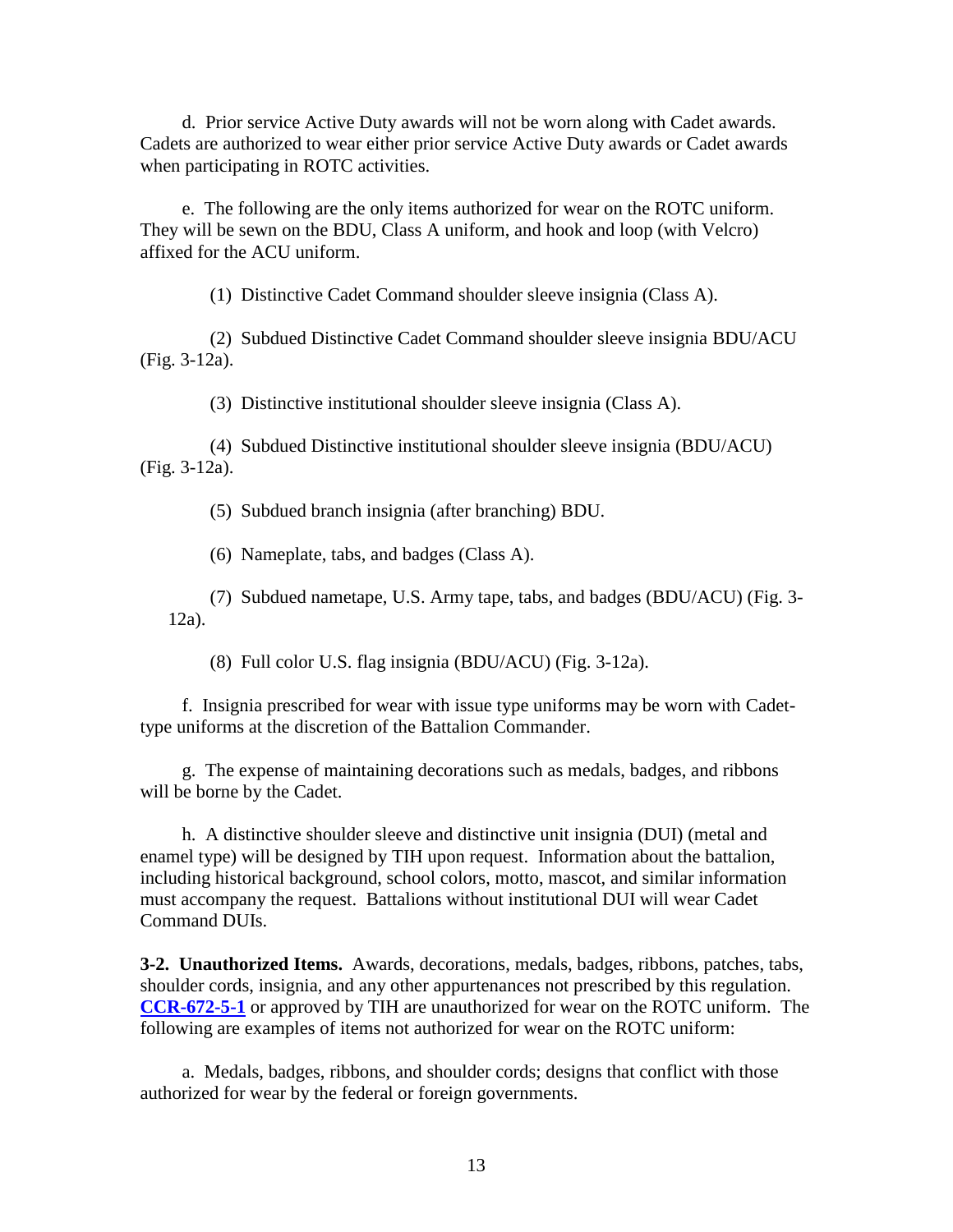b. Badges or insignia similar to Army, Navy, and Air Force badges.

c. Oak leaf clusters, palms, stars, etc., similar to federal design.

d. Cap insignia similar to the cap insignia of any Armed Forces, including trimming or ornamentation in gold on the visor.

e. State National Guard and Army Reserve awards/decorations.

**3-3. Cap Insignia and Ornamentation.** ROTC cap insignia described in a and b below will be furnished at Government expense for wear by all Cadets on caps as specified.

a. ROTC Insignia, Basic Course.

(1) Description. A wreath 1-3/8 inches in height, containing the letters R.O.T.C. on a panel inside the wreath, all metal in gold color.

- (2) How worn.
- (a) On the service cap (**Fig. 3-1**), centered over the eyelet.



Figure 3-1. Cap insignia, service cap

(b) On the garrison cap (**Fig. 3.2**), centered on left curtain, 1 inch from the front crease.



Figure 3-2. Cap insignia, garrison cap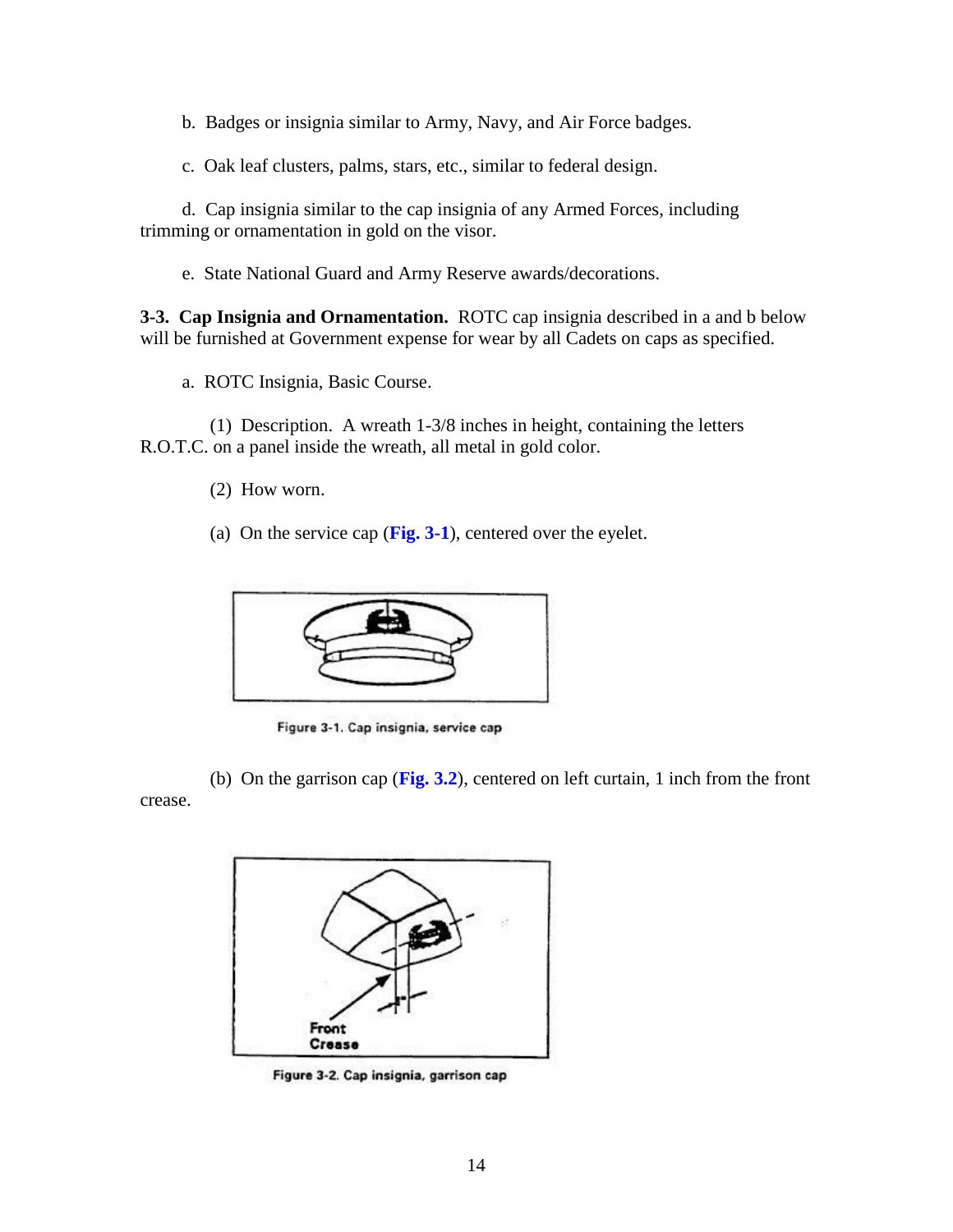- (c) On the Cadet-type cape, as prescribed by the institution.
- b. ROTC Insignia, Advanced Course.

(1) Description. A gold-plated metal device, 2-1/4 inches in height and 2-5/8 inches in width, consisting of an eagle with wings displayed, bearing on its breast a shield charged with a rayed torch of knowledge, and standing on an open wreath formed of two branches of laurel, the tips of the branches extending and terminating under the wings, with ROTC arched between the wings above the eagle's head (**Fig. 3-3**).

- (2) How worn.
- (a) On service cap, centered over the eyelet.



Figure 3-3. Cap insignia, service cap

(b) Cap insignia is not worn on the garrison cap. Cadet officer rank insignia or DUI for enlisted Cadet will be worn as shown in **Figures 3-4** and **3-5** below.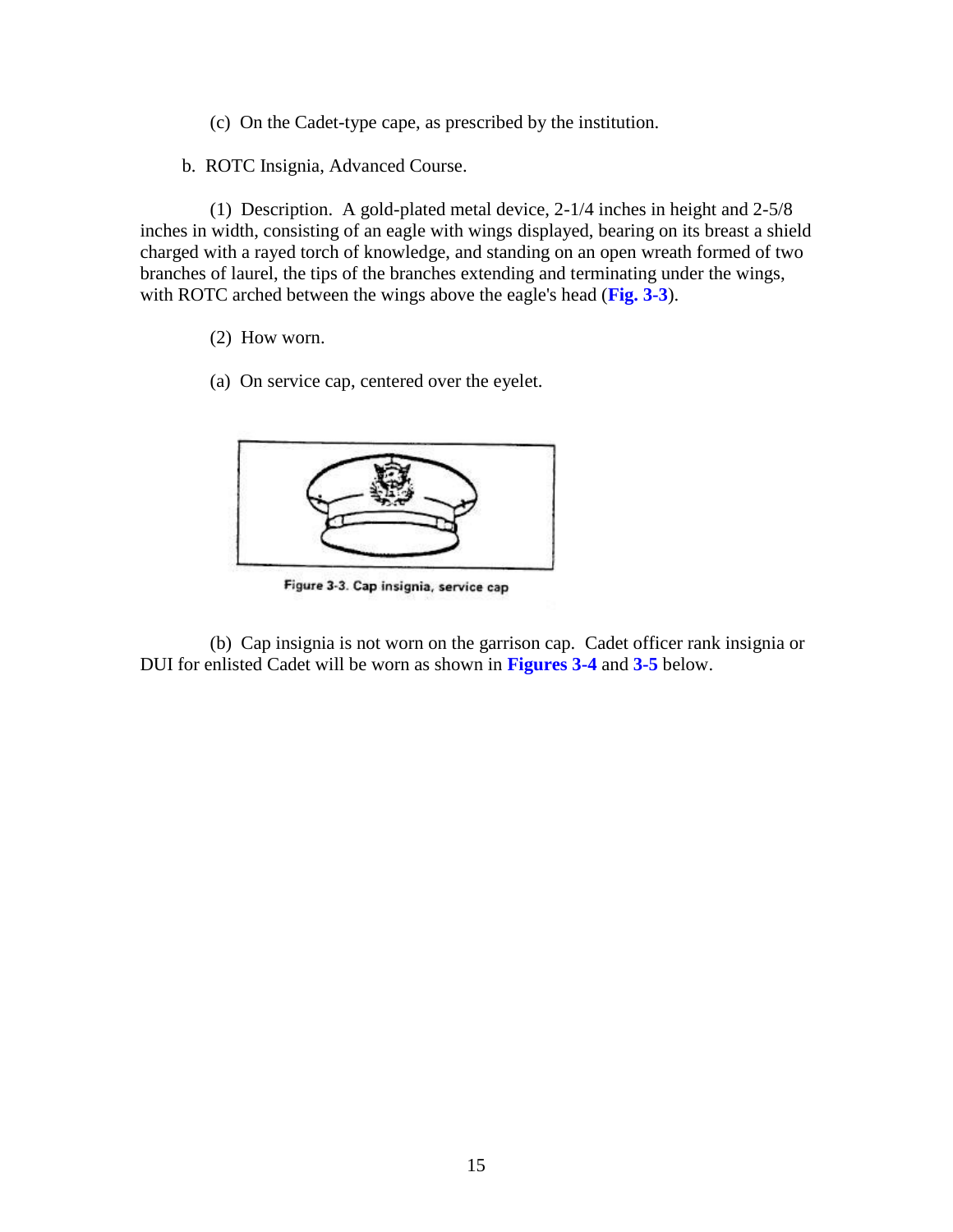

Figure 3-4. Cadet officer rank insignia, garrison cap



Figure 3-5. Cadet enlisted DUI, garrison cap

(c) On the Cadet-type cap, if cap is similar in design to service cap.

c. Institutional cap insignia. Insignia will be procured without expense to the government, for wear by all Cadets on issue or Cadet-type caps.

(1) Description. A metal item of a design that has been approved by TIH.

(2) How worn. Same as described in 2(a) above.

### **3-4. R.O.T.C. and School Initials Collar Design.**

a. R.O.T.C. initials. Insignia will be furnished at government expense for wear by Advanced Course Cadets on issue or Cadet-type uniforms. Insignia will not be worn if school initials described in b below are worn.

(1) Description. The letters R.O.T.C., 3/8 inches in height in cutout form of metal in gold color (Fig. 3-6).

(2) How worn.

(a) Coat (Fig. 3-7). Centered on both lapels of the coat, parallel to the inside edge of each lapel the lower edge of the insignia, 1 inch above the notch of the lapel (Class A uniform).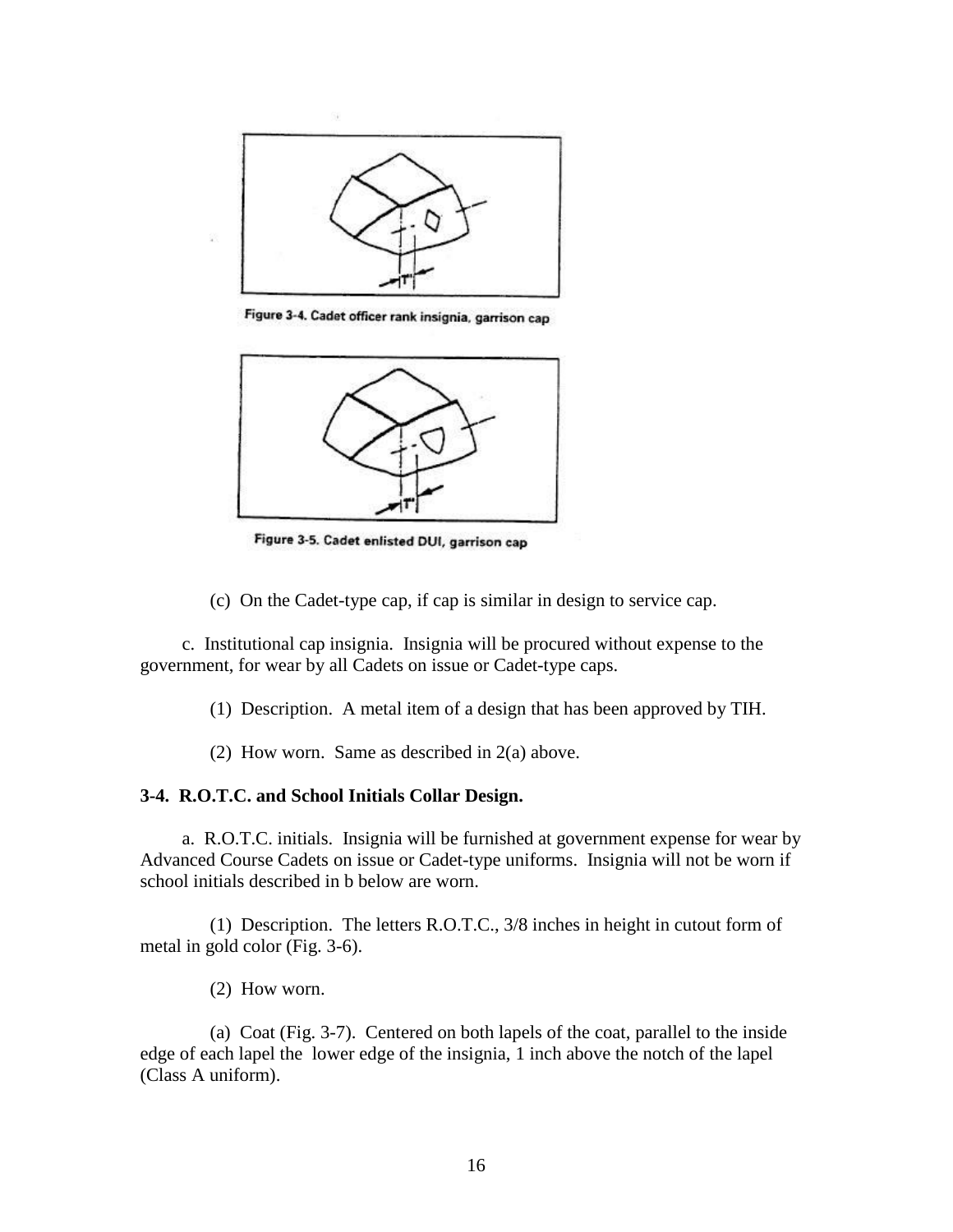(b) Shirt. R.O.T.C. insignia will not be worn on the Shirt (Class B uniform). Insignia of rank will be worn IAW **[AR 670-1](http://www.usapa.army.mil/pdffiles/r670_1.pdf)**.



Figure 3-7. R.O.T.C. insignia on lapel

(c) BDU Jacket. R.O.T.C. insignia will only be worn on the temperate or hot weather BDUs by Cadets in the Cadet Troop Leadership Training Program (CTLT). R.O.T.C. insignia will only be worn in lieu of rank on the ACU by Cadets in the Cadet Troop Leadership Training Program. Insignia will be worn on BDUs centered on the lapel of the left collar, parallel to the inside edge of the lapel, the lower edge of the insignia 1 inch above the notch of the lapel. Insignia of rank will be worn IAW **[AR 670-](http://www.usapa.army.mil/pdffiles/r670_1.pdf) [1](http://www.usapa.army.mil/pdffiles/r670_1.pdf)**, by all other Cadets.

b. School initials. Insignia will be procured without expense to the government for wear by Advanced Course Cadets on all uniforms.

(1) Description. Letters which comprise initials of the school will be 3/8 inch in height in cutout form of metal in gold color. Letters of school initials will be IAW the manufacturer's drawing prepared by TIH for the development of the school's initials.

(2) How worn. As prescribed in  $3-4(a)(2)$  above, when worn in lieu of the R.O.T.C. insignia.

**3-5. Torch of Knowledge Collar Insignia.** This insignia will be furnished at government expense for wear by Basic Course Cadets on issue or Cadet-type uniforms.

a. Description. The Torch of Knowledge radiant within a raised rim on a disk 1 inch in diameter of metal gold in color (**Fig. 3-8**).

b. How worn.

(1) Centered on both collars of the coat, parallel to the inside edge of each collar with the outside edge of the insignia 1 inch above the notch of the label (Class A uniform)(**Fig. 3-9**).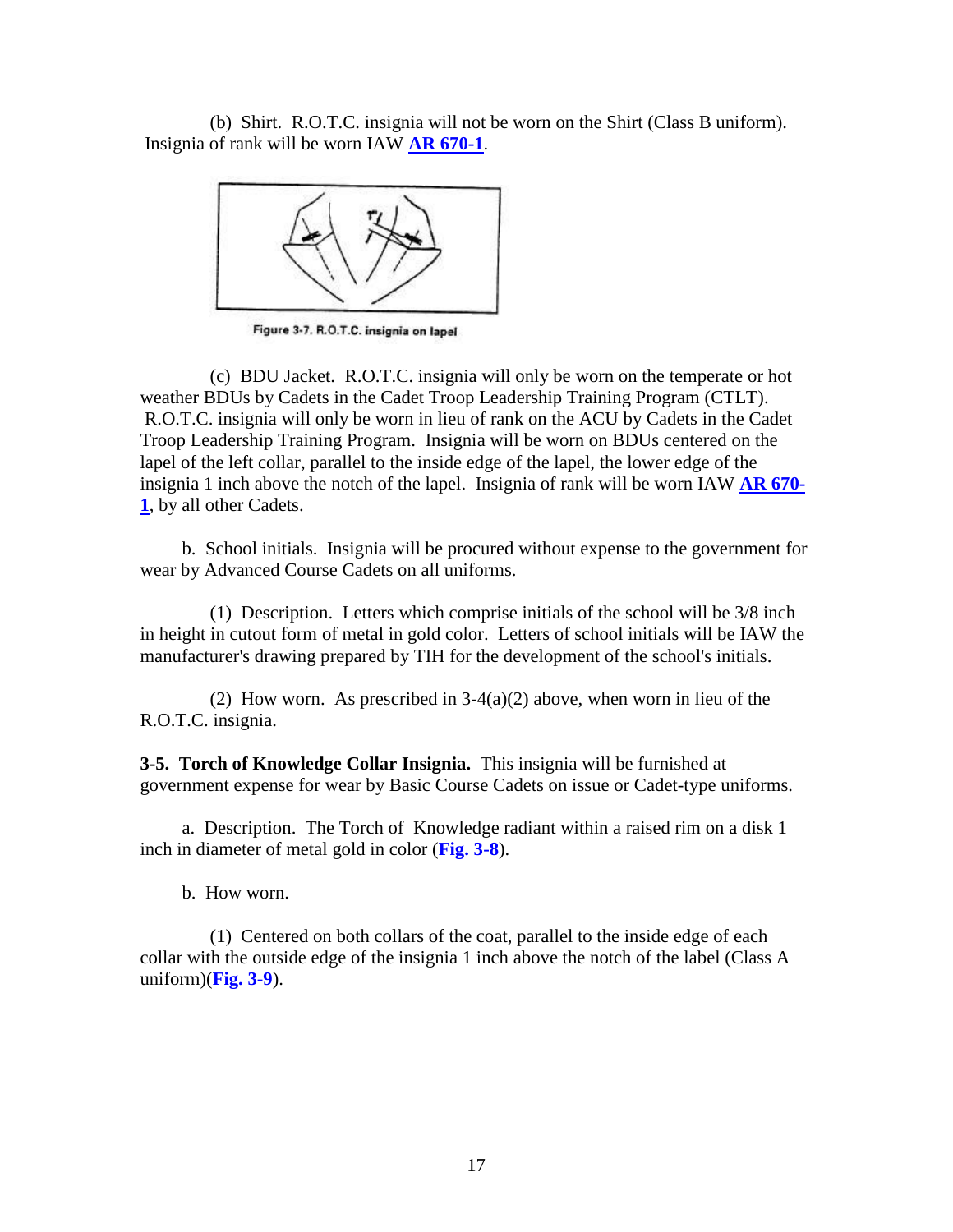

Figure 3-9. Torch of Knowledge insignia, on lapel

(2) On standing collar coat, centered on both ends of the collar with the outside edge of the insignia 1 inch from each end, or centered on the right side only if the insignia of branch is worn (**Fig. 3-10**).



Figure 3-10. Torch of Knowledge insignia, on standing collar

(3) Centered on the collar with the outside edge of the insignia 1 inch from the bottom of the collar, or centered on the right collar only in branch material units (**Fig. 3- 11**).

(4) Shirt. Torch of Knowledge insignia will not be worn on the shirt (Class B uniform). Insignia of rank will be worn IAW **[AR 670-1](http://www.usapa.army.mil/pdffiles/r670_1.pdf)**.



Figure 3-11. Torch of Knowledge insignia/branch<br>insignia on collar (Basic Course cadet)

**3-6. Insignia of Branch.** Insignia of branch will be furnished at government expense for wear by Cadets on issue or Cadet-type uniforms. It will be worn as follows.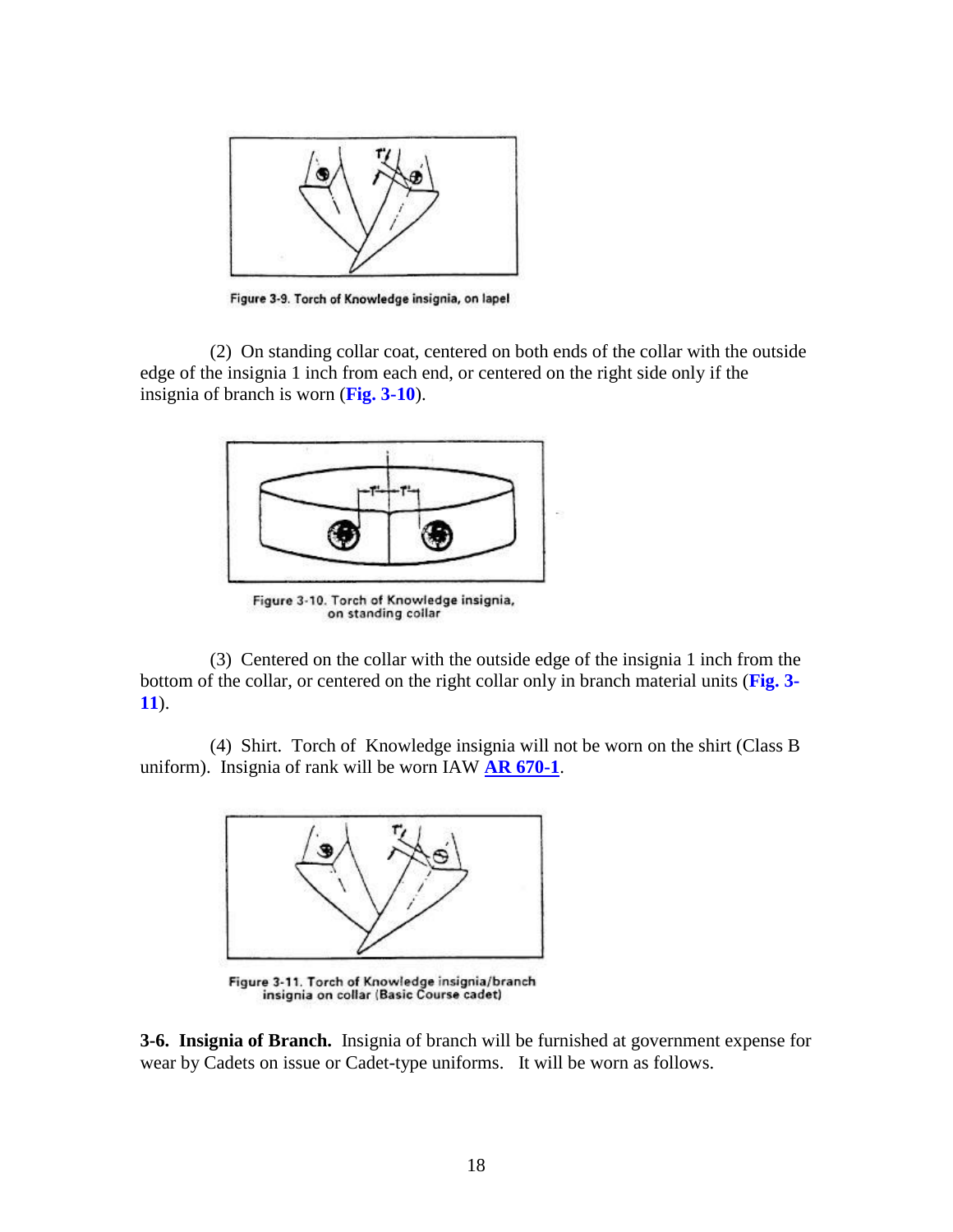a. Advanced Course Cadets. Branch insignia for Advanced Course Cadets will be worn IAW [AR 670-1.](http://www.usapa.army.mil/pdffiles/r670_1.pdf)

b. Basic Course Cadets. Branch insignia for Basic Course Cadets will be worn IAW **[AR 670-1](http://www.usapa.army.mil/pdffiles/r670_1.pdf)**. Wear of insignia by Basic Course Cadets is limited to those in branch material units.

**3-7. Cadet Command Insignia.** Cadet Command should sleeve insignia will be worn on the left sleeve by all personnel IAW [AR 670-1.](http://www.usapa.army.mil/pdffiles/r670_1.pdf) The following insignia may be worn on the right sleeve of the Class A, BDU, and ACU uniforms: former wartime or institutional shoulder sleeve insignia, full color U.S. flag insignia or IR subdued U.S. flag insignia. The IR or subdued flag insignia may only be worn in a tactical environment. The U.S. flag insignia will be procured at Cadet Command expense, but former wartime or institutional shoulder sleeve insignia will be procured at no expense to the government for wear by Cadets on issue type uniforms. Exceptions to the above are military institutions which require Cadet-type uniforms for everyday wear.

- a. Description. Designs, which have been approved by TIH.
- b. How worn.

(1) The Cadet Command former wartime, and institutional shoulder sleeve insignia is worn 1/2 inch below the shoulder seam of the Army Class A or BDU coat. (Fig. 3-12)



Figure 3-12. Cadet Command and institutional shoulder sleeve insignia

(2) The Cadet Command sleeve insignia is worn centered on the hook and loop-faced pad already provided on the left sleeve of the ACU coat (Fig. 3-12a).

(3) Either a former wartime, or institutional sleeve insignia (not both) is worn centered on the hook and loop-faced pad already provided on the right sleeve of the ACU coat (Fig. 3-12a).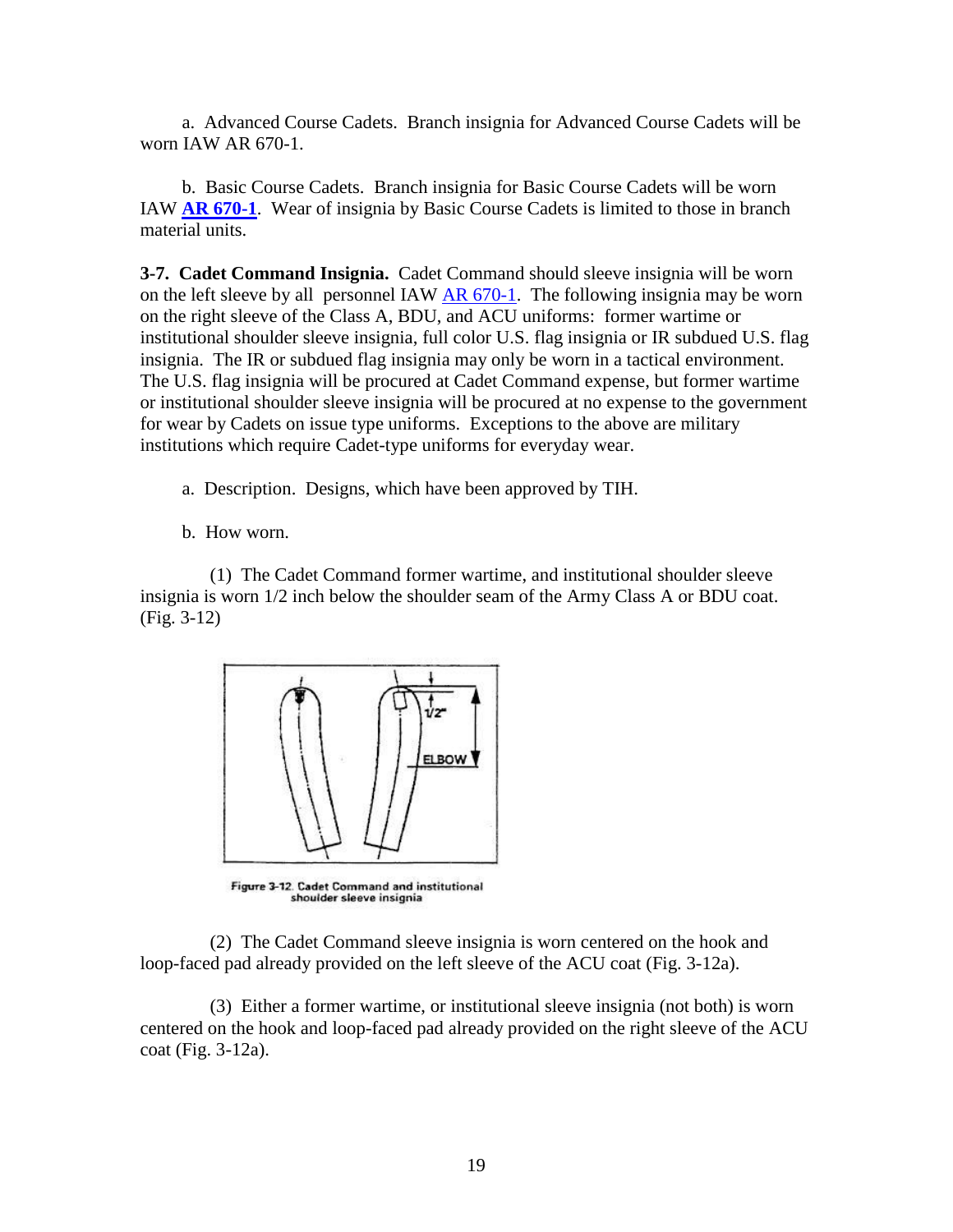(4) Full color U.S. flag insignia is worn on the right sleeve centered on the right sleeve pocket flap (Fig. 3-12a).



### **Figure 3–12a**

**3-8. Distinctive Unit Insignia (DUI).** DUI will be worn by Cadre and Cadets. Institutional DUI, which have been approved by the TIH, will be worn. If the institution does not have an approved DUI by the TIH, the Cadet Command DUI will be worn.

a. Description. Design must be approved by TIH.

b. How worn (**[Fig. 3-13](http://www.rightsite.usaac.army.mil/robo/projects/cc%20help/CCR_670_1.htm#BM_FIG_3_13#BM_FIG_3_13)**).

(1) Centered on the shoulder loops of the coat or midway between the insignia of grade and the outer edge of the button. Cadet noncommissioned officers will wear the distinctive insignia centered on the chevrons.

(2) On standing collar uniform [\(Fig. 3-14\)](http://www.rightsite.usaac.army.mil/robo/projects/cc%20help/CCR_670_1.htm#BM_FIG_3_14#BM_FIG_3_14), 3/4 inch in the rear of the prescribed branch insignia.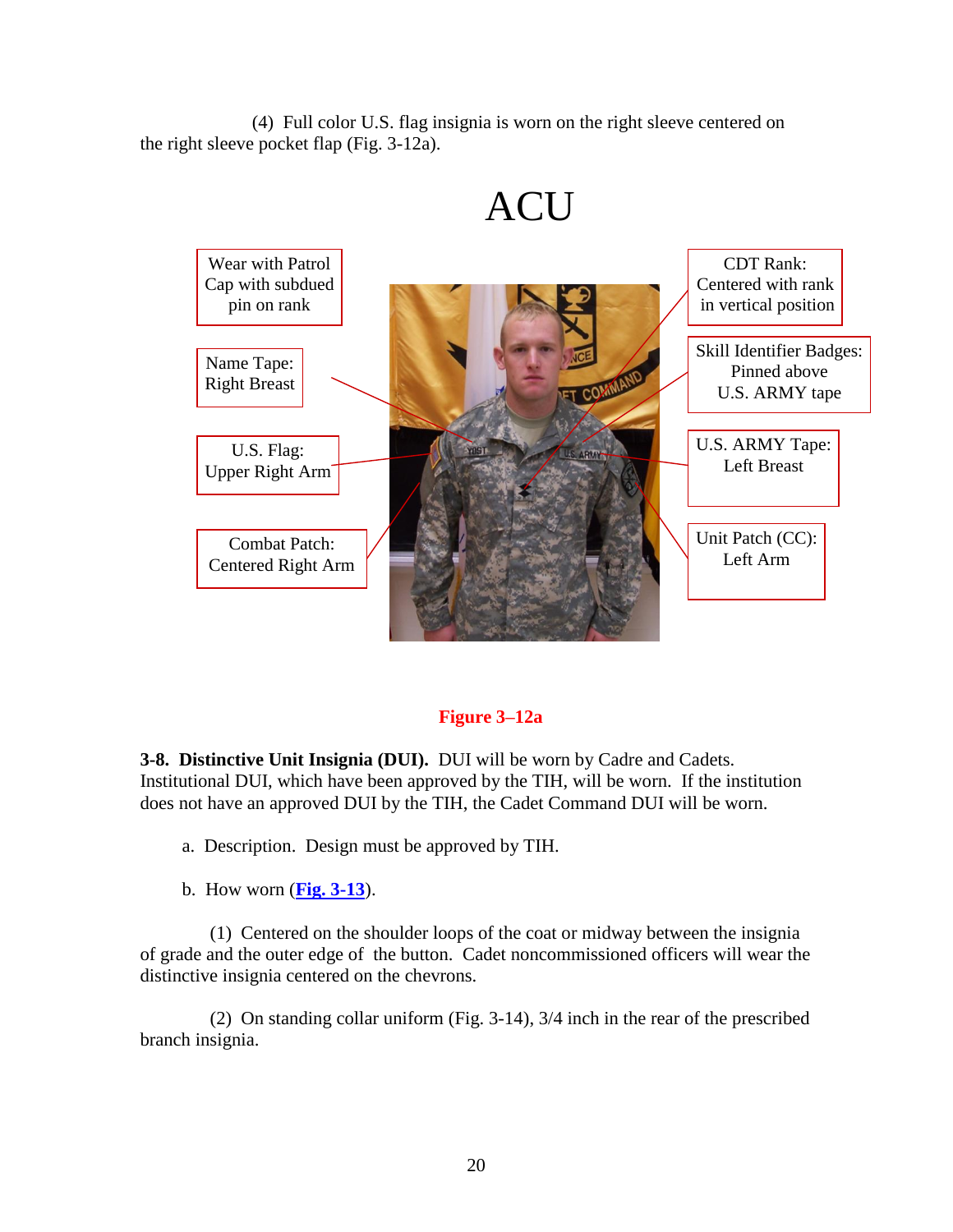

Figure 3-13. Institutional distinctive unit insignia



Figure 3-14. Institutional distinctive unit insignia, standing collar

**3-9. Insignia of Grade for Cadet Officers.** Only the metal insignia described below is authorized. It will be furnished at government expense for wear by all Cadets on issue or Cadet-type uniforms.

a. Description. The insignia of grade for Cadet field grade officers consists of flat lozenges, 3/4 inch wide by 1-1/4 inches long, and insignia for Cadet company grade officers consists of flat disks, 3/4 inch in diameter. All Cadet officer insignia will be of silver metal, except that silver cloth insignia may be worn in lieu of the metal insignia at class military college and class military junior college institutions where distinctive Cadet-type uniforms are worn. Insignia of grade worn on BDUs will be subdued. Insignia of grade worn on ACUs will be similar in design and size of that worn on the BDU uniform but will be locally purchased or manufactured. The embroidered rank insignia is 2 inches high and 1 3/4 inches wide, hook and looped and worn centered on the front hook and loop-face pad of the ACU coat. The background of the rank insignia can be the universal camouflage pattern. The rank insignia background will match the background of the name and U.S. Army tapes. (See Fig. 3-12a)

- b. Officer grades will be limited to the grades specified below.
	- (1) Cadet Colonel. Three lozenges.
	- (2) Cadet Lieutenant Colonel. Two lozenges.
	- (3) Cadet Major. One lozenge.
	- (4) Cadet Captain. Three discs.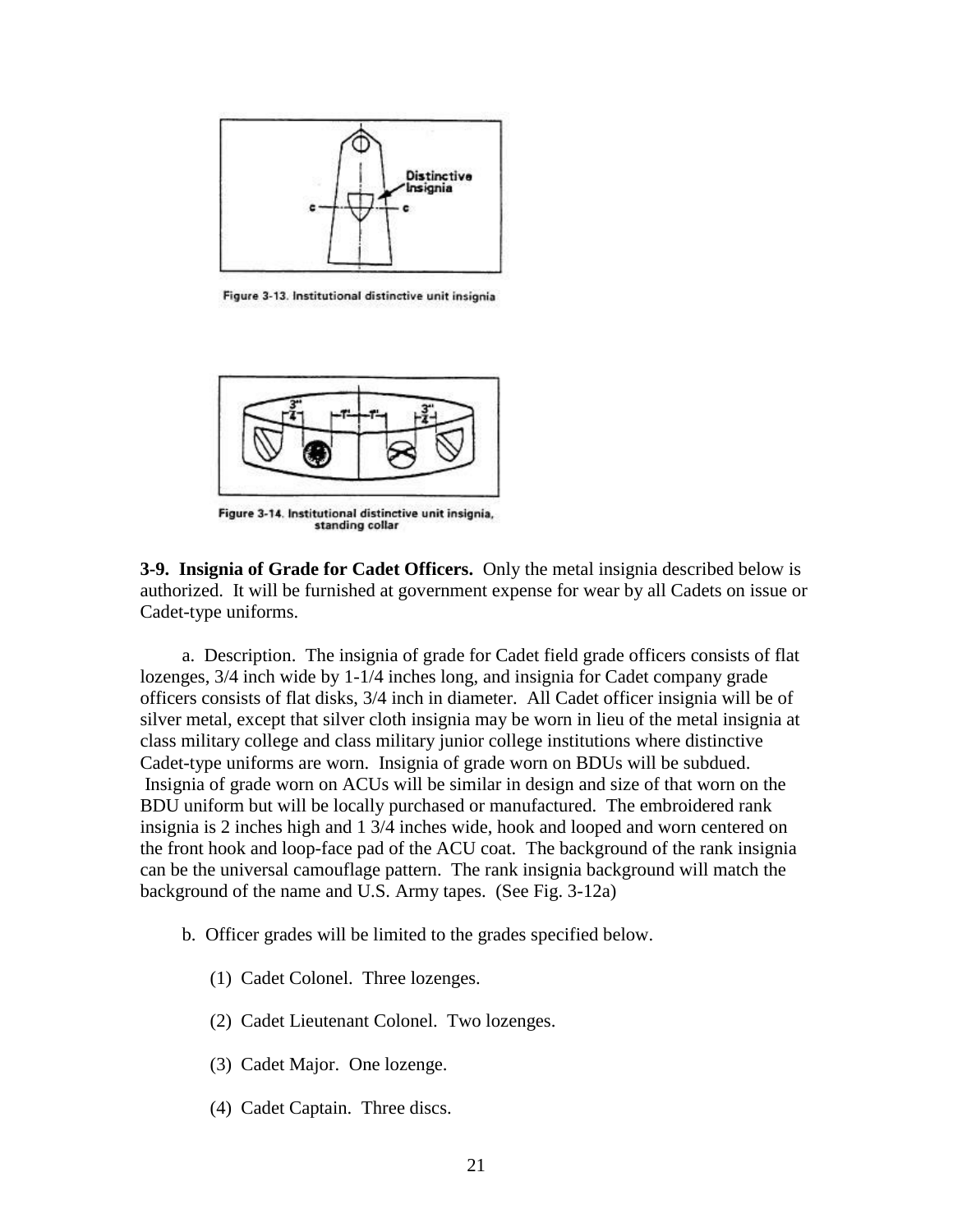(5) Cadet First Lieutenant. Two disks.

(6) Cadet Second Lieutenant. One disc.

c. How worn. On both shoulder loops of the coat, sweater, and windbreaker.

d. Wear of Cadet officer grade insignia on the Class B uniforms and BDUs will be IAW **[AR 670-1](http://www.usapa.army.mil/pdffiles/r670_1.pdf)**.

e. Wear of Cadet ranks with multiple lozenges or discs will be worn vertically on the ACU hook and loop face pad.

f. Wear of Cadet ranks with multiple lozenges or disc will be worn horizontally and centered on the patrol cap. (Figure 3-15)





Figure 3-15

g. Cloth shoulder boards, with embroidered Cadet rank, are authorized to wear on the black sweater and Class B uniform shirt for officer and enlisted Cadets.

**3-10. Insignia of Grade for Cadet Noncommissioned Officers.** Insignia will be furnished at government expense for wear by Cadet noncommissioned officers on issue or Cadet-type uniforms.

a. Description. Insignia are a gold color, metal pin-on with chevrons, bars, and a diamond (or star), indicating noncommissioned officer grades. Insignia of grade vary in length from 3/8 of an inch to 1-3/16 inches and are 3/16 of an inch wide with two clasp type clutches on the back. Insignia of grade worn on BDUs will be subdued. Insignia of grade worn on ACUs will be similar in design and size of that worn on the BDU uniform but will be locally purchased or manufactured. The embroidered rank insignia are 2 inches high and 1 3/4 inches wide, hook and looped, and worn vertically centered on the front hook and loop-face pad of the ACU coat. The background of the rank insignia can be the universal camouflage pattern. The rank insignia background will match the background of the name and U.S. Army tapes. Grades will be indicated as follows: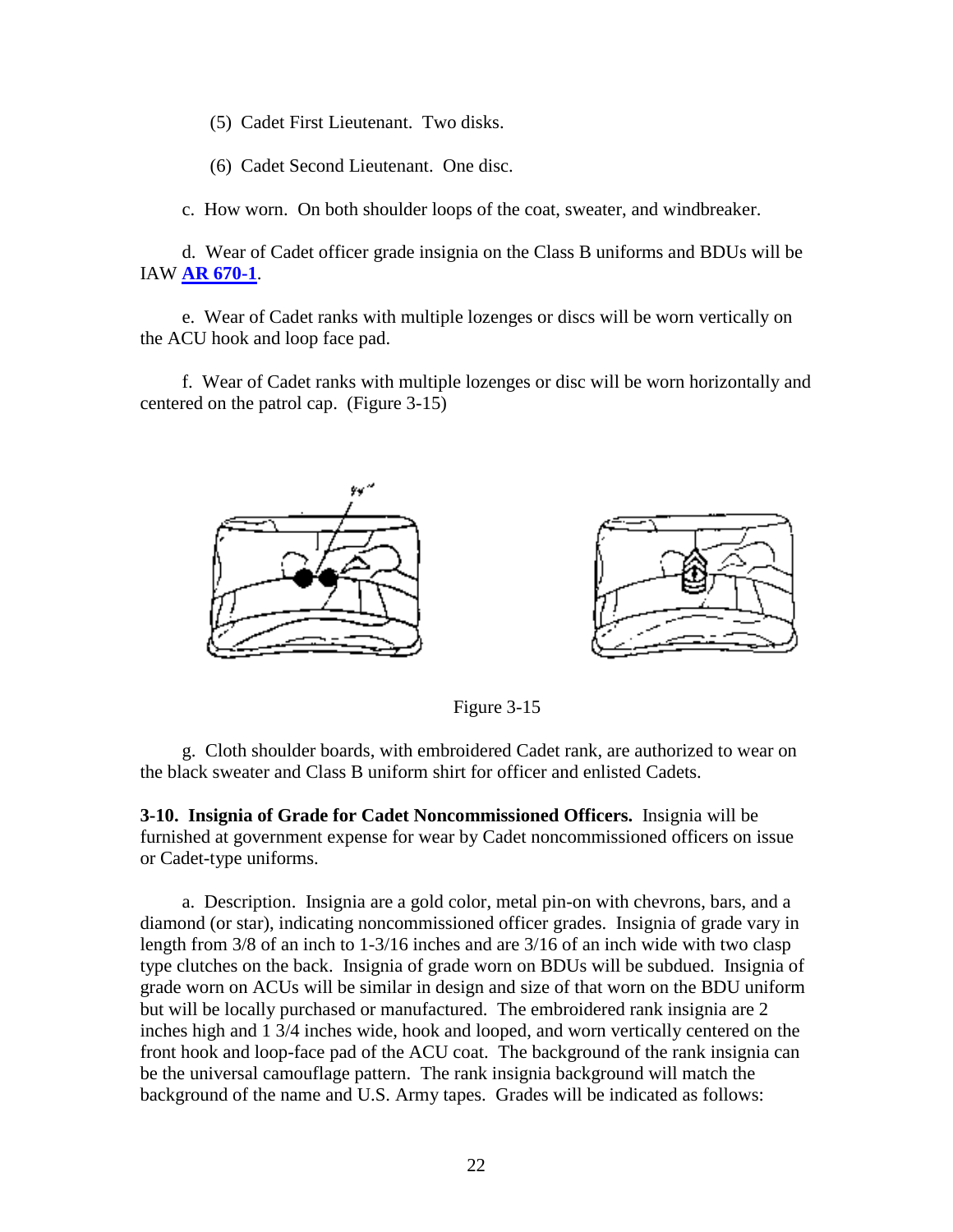(1) Cadet Command Sergeant Major. Three chevrons above three bars with a star encircled in a wreath between the chevrons and bars. (Item 1, Fig. 3-16)

(2) Cadet Sergeant Major. Three chevrons above three bards with a star encircled in a wreath between the chevrons and bars. (Item 2, Fig. 3-16)

(3) Cadet First Sergeant. Three chevrons above three bars with a diamond between the chevrons and bars. (Item 3, Fig. 3-16)

(4) Cadet Master Sergeant. Three chevrons above three bars. (Item 4, Fig. 3- 16)

(5) Cadet Sergeant First Class. Three chevrons above two bars. (Item 5, Fig. 3-16)

(6) Cadet Staff Sergeant. Three chevrons above one bar. (Item 6, Fig. 3-16)

(7) Cadet Sergeant. Three chevrons. (Item 7, Fig. 3-16)

(8) Cadet Corporal. Two chevrons. (Item 8, Fig. 3-16)

(9) Cadet Private First Class. One chevron above one bar. (Item 9, Fig. 3-16)

(10) Cadet Private. One chevron. (Item 10, Fig. 3-16)

(11) Cadet Basic. No insignia of grade are worn.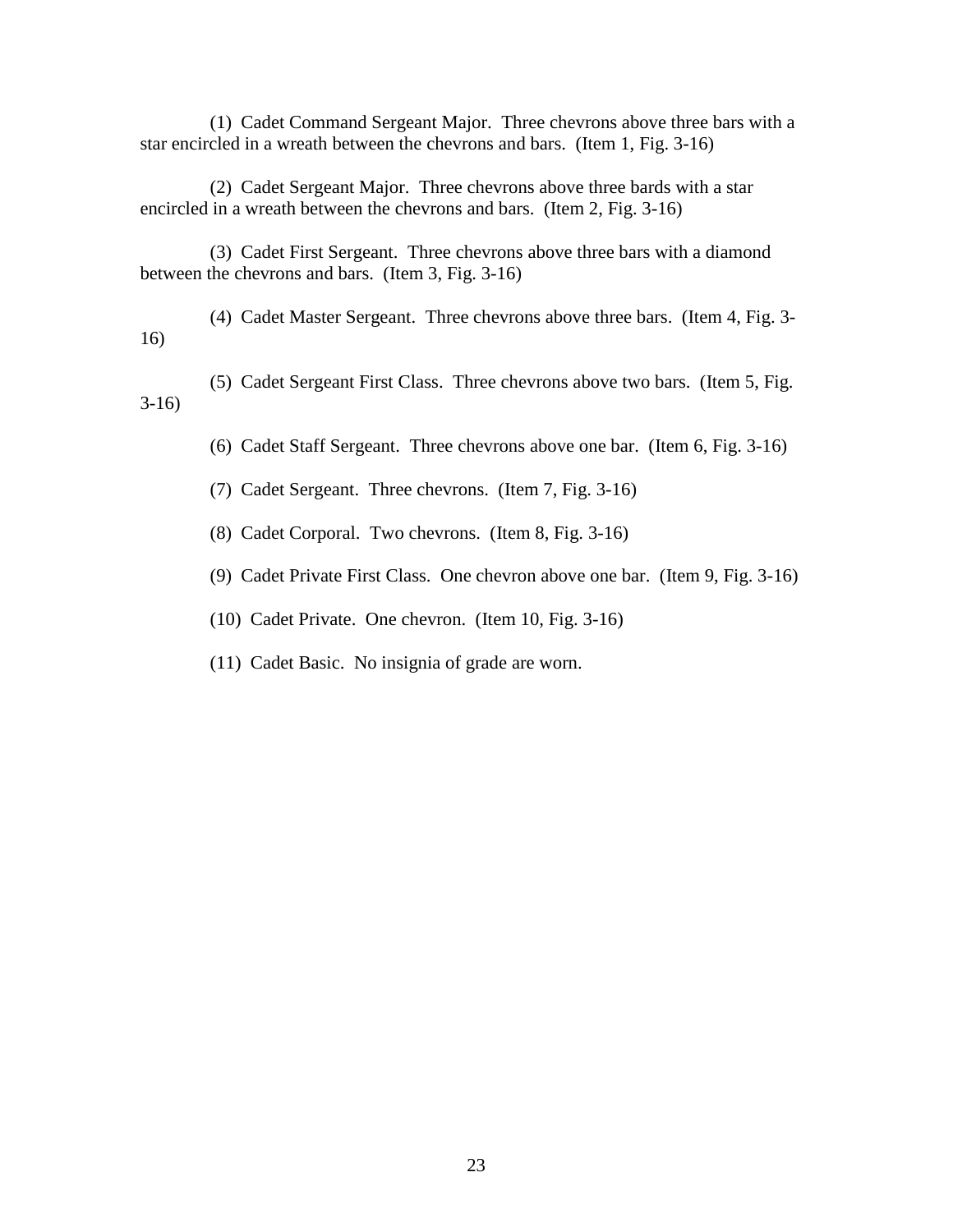

Figure 3-16. Insignia of grade, cadet noncommissioned officers

b. How worn. The brass insignia are centered on the shoulder loops of the Army Green uniform with the top of the insignia pointing toward the individual's neck. The insignia are worn IAW **[AR 670-1](http://www.usapa.army.mil/pdffiles/r670_1.pdf)** (**[Fig. 3-17](http://www.rightsite.usaac.army.mil/robo/projects/cc%20help/CCR_670_1.htm#BM_FIG_3_17#BM_FIG_3_17)**).

**3-11. Insignia of Grade for CTLT Cadets.** Cadets participating in the CTLT program will wear one disk on the right lapel of the collar. Disk will be of the same design as in paragraph **[3-9](http://www.rightsite.usaac.army.mil/robo/projects/cc%20help/CCR_670_1.htm#BM_3_9#BM_3_9)** and will be worn IAW paragraph **[3-9](http://www.rightsite.usaac.army.mil/robo/projects/cc%20help/CCR_670_1.htm#BM_3_9#BM_3_9)**.

**3-12. Academic Achievement Insignia.** Insignia will be furnished at government expense for wear by Cadets in the top 10 percent of each ROTC class based on grades earned in ROTC subjects as determined by the Battalion Commander. The insignia will be worn on issue or Cadet-type uniforms during the academic term following that in which the grades were earned.

a. Description (**Fig. [3-18](http://www.rightsite.usaac.army.mil/robo/projects/cc%20help/CCR_670_1.htm#BM_FIG_3_18#BM_FIG_3_18)**). A wreath all metal, in gold color, 7/8 inch in height.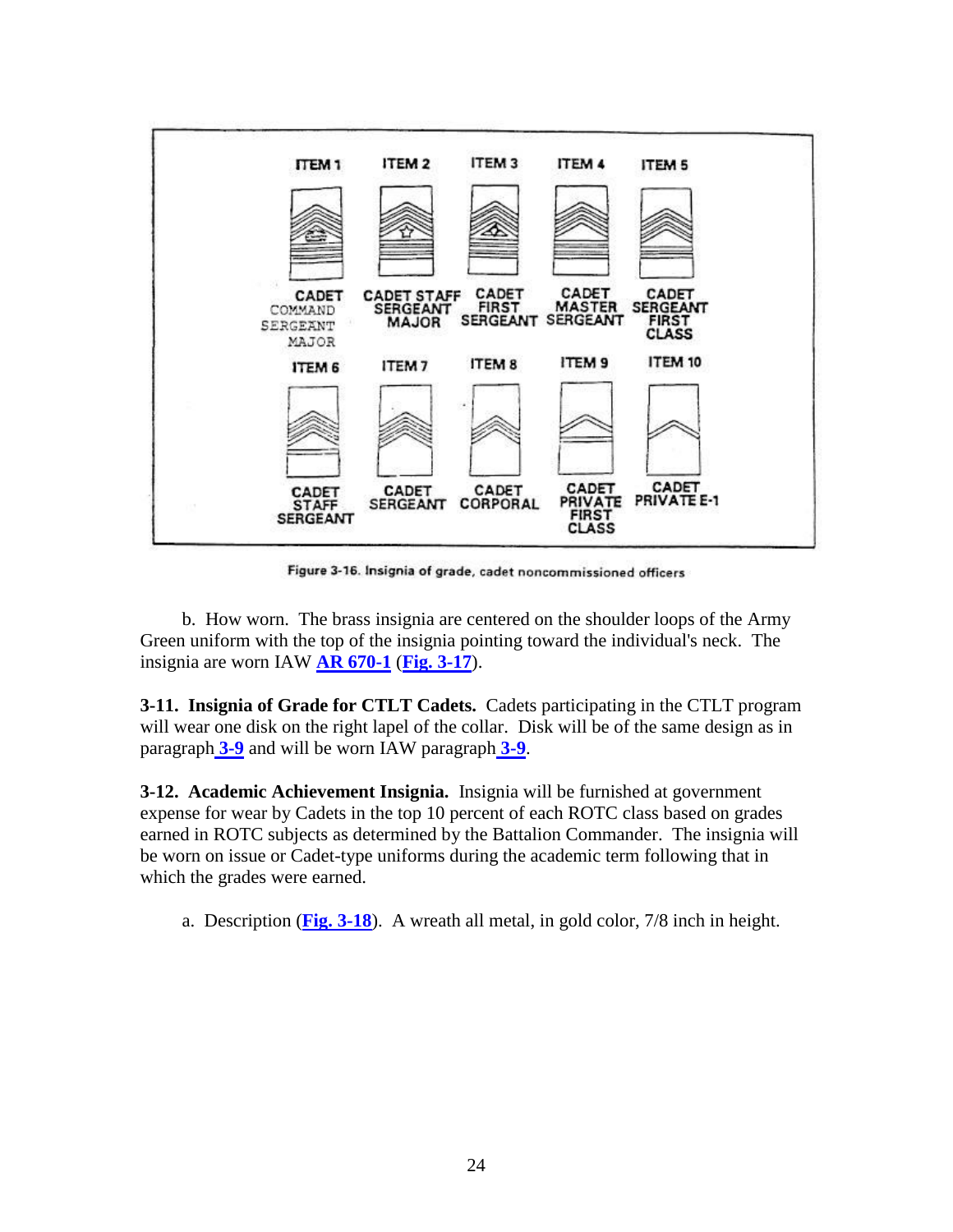



Figure 3-17. Insignia of grade cadet NCO,<br>on collar

Figure 3-18. Academic Achievement insignia

b. How worn. Centered immediately above the right breast pocket on the coat and shirt when worn as an outer garment.

c. Subsequent award. Receipt of subsequent awards is indicated by a felt pad center background worn beneath the wreath, so as not to protrude beyond its edges.

- (1) For second award: a red (scarlet) pad.
- (2) For third award: a silver-gray pad.
- (3) For fourth award: a gold pad.

**3-13. ROTC Service Insignia.** ROTC service stripes may be worn in class at Military Colleges (MC) and Military Junior Colleges (MJC on the Cadet-type uniform by Cadets enrolled in MS-I through MS-IV, or their equivalent. Stripes will be procured without expense to the government and will be worn on the Cadet-type uniform only.

- a. Description. Designs, which have been approved by TIH.
- b. How worn. As specified by the institution.

**3-14. Parachutist Badge.** Authorized for wear by ROTC Cadets. The initial badge will be furnished at government expense for Cadets who have successfully completed the USAIS Airborne School as a Cadet, or during service with an Active Duty, U.S. Army Reserve, or Army National Guard unit.

- a. Qualifications. Parachutist badges will be awarded IAW AR-600-8-22.
- b.How worn. Parachutist badges will be worn IAW AR 670-1.

**3-15. Marksmanship Qualification Badge.** The basic qualification badges for marksmanship will be furnished at government expense for wear by eligible Cadets.

- a. Description. The marksmanship badges will be as prescribed in **[AR-672-5-1](http://www.rightsite.usaac.army.mil/robo/projects/cc%20help/CCR_672_5_1.htm)**.
- b. How worn. marksmanship badges will be worn IAW **[AR 670-1](http://www.usapa.army.mil/pdffiles/r670_1.pdf)**.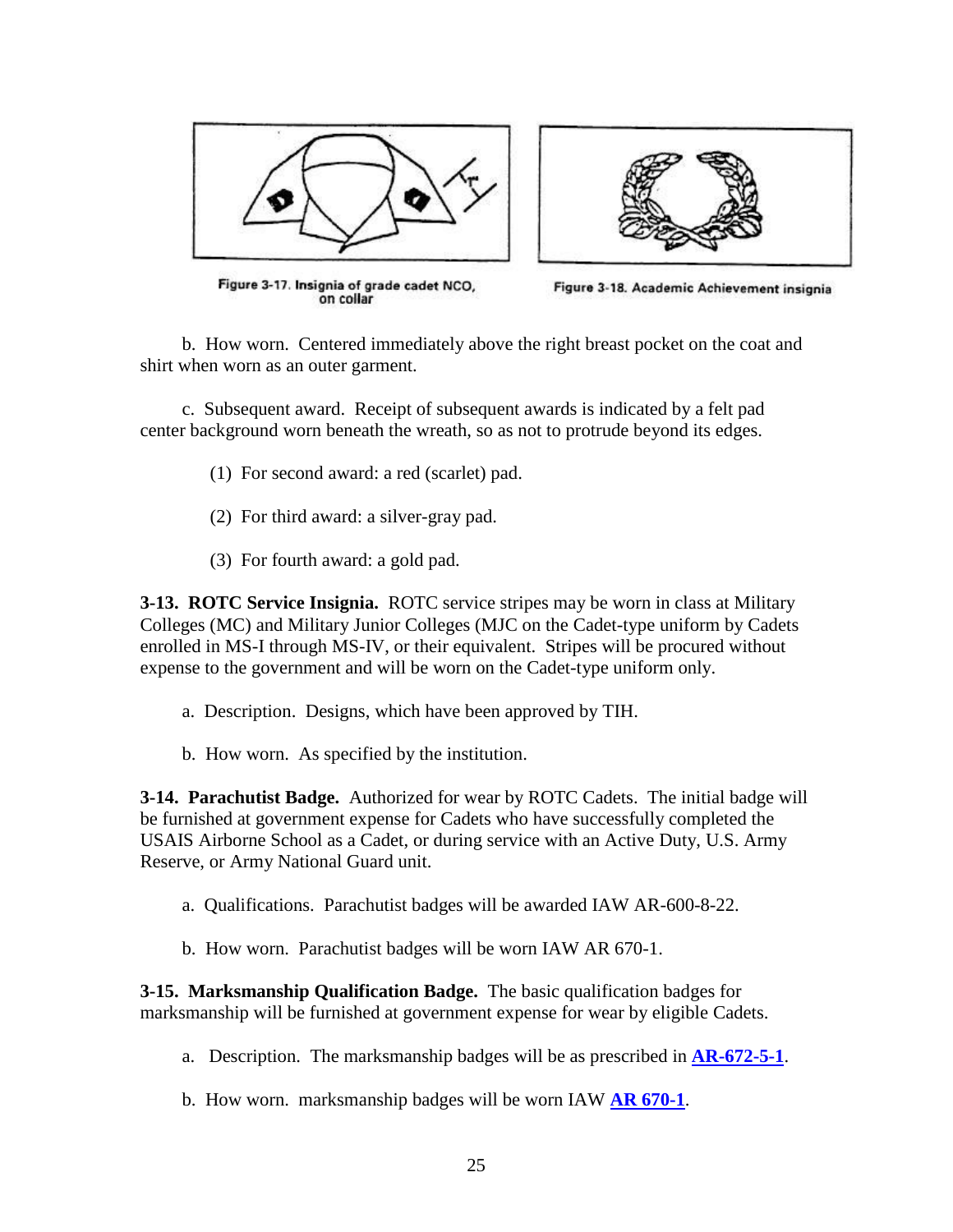**3-16. Air Assault Badge.** Authorized for wear by ROTC Cadets. The initial badge will be furnished at government expense for Cadets who have successfully completed a qualifying Air Assault Core Program of Instruction as a Cadet or during service with an Active Duty, U.S. Army Reserve, or Army National Guard unit.

a. Qualifications. Air Assault badges will be awarded IAW AR-600-8-22.

b. How worn. Air Assault badges will be worn IAW AR 670-1.

**3-17. Ranger Tab.** Authorized for wear by ROTC Cadets. The initial tab will be furnished at government expense to Cadets who have successfully completed the USAIS Ranger course during service with an Active Duty, U.S. Army Reserve, or Army National Guard unit.

a. Qualification. Ranger tabs will be awarded IAW AR-600-8-22.

b. How worn. Ranger tabs will be worn IAW AR 670-1.

**3-18. Ranger Challenge Tab.** The Ranger Challenge tab will be issued at government expense to Cadets who successfully complete the Ranger Challenge competition at brigade level as determined by the Region Headquarters.

a. Description. The Ranger Challenge tab (**Fig. [3-19](http://www.rightsite.usaac.army.mil/robo/projects/cc%20help/CCR_670_1.htm#BM_FIG_3_19#BM_FIG_3_19)**) design has been approved by TIH.

b. How worn. On the upper left sleeve of the Class A uniform. Subdued on the BDU/ACU coat and shirt. The top of the tab will be worn 1/2 inch below the top of the shoulder seam on the Class A and BDU uniforms and above the Cadet Command sleeve insignia centered on the hook and loop-faced pad already provided on the left sleeve of the ACU coat.



Figure 3-19. Ranger Challenge tab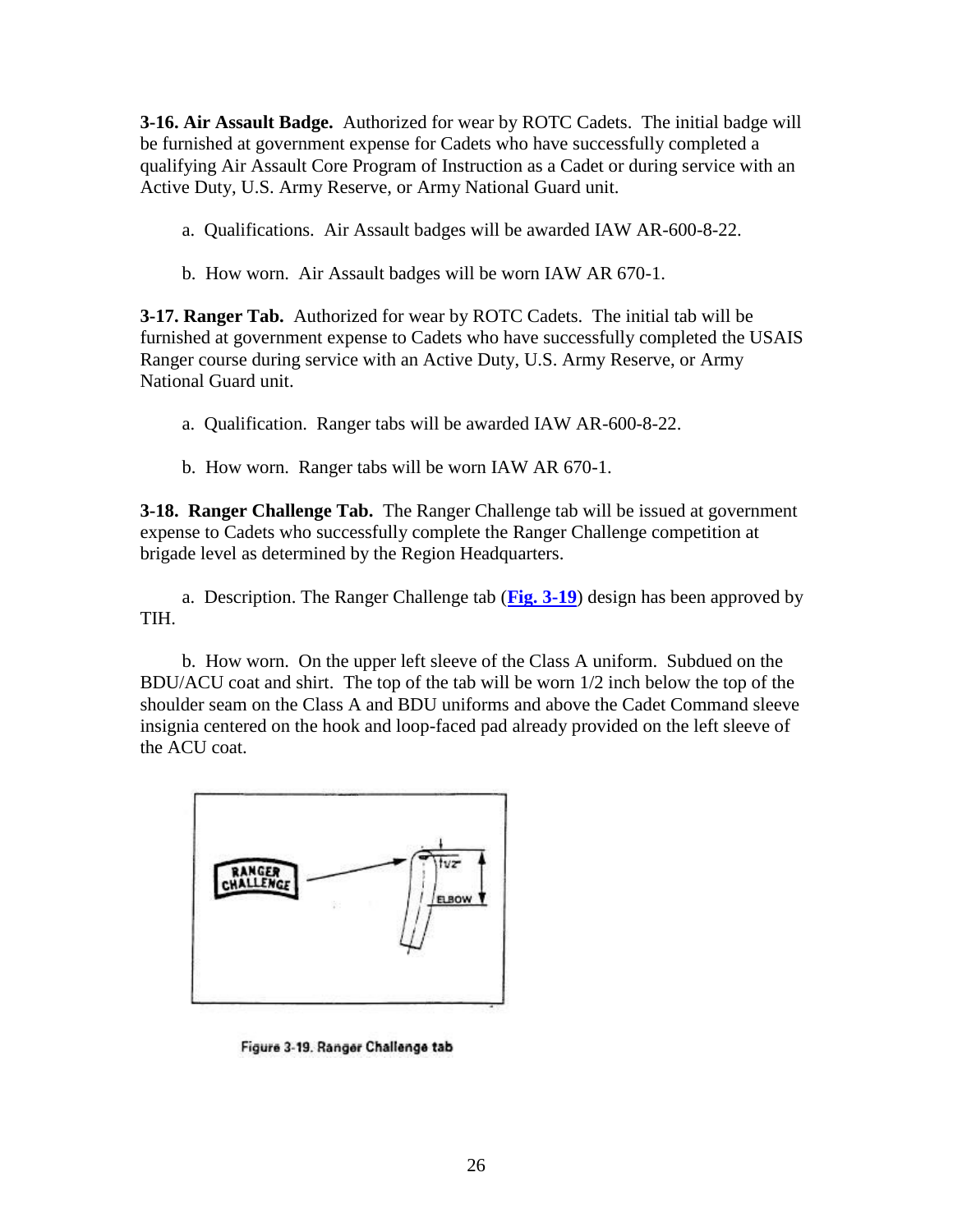**3-19. ROTC Recondo Badge.** The Recondo Badge will be issued at government expense to Cadets who successful complete recondo training at Leader Development and Assessment Course.

a. Description. The Recondo Badge has been approved by TIH (**[Fig. 3-20](http://www.rightsite.usaac.army.mil/robo/projects/cc%20help/CCR_670_1.htm#BM_FIG_3_20#BM_FIG_3_20)**).



Figure 3-20. ROTC Recondo badge

b. How worn:

(1) Male. Centered on the left breast pocket of the Class A uniform (**[Fig. 3-21](http://www.rightsite.usaac.army.mil/robo/projects/cc%20help/CCR_670_1.htm#BM_FIG_3_21#BM_FIG_3_21)**).

(2) Female. Centered on the left side of the Class A uniform and parallel to the waistline on the coat, in a comparable position on the coat. Placement of the badge may be adjusted to conform to individual figure differences (**Fig. [3-21](http://www.rightsite.usaac.army.mil/robo/projects/cc%20help/CCR_670_1.htm#BM_FIG_3_21#BM_FIG_3_21)**).

**3-20. Distinguished Military Student (DMS) Badge.** This badge will be furnished at government expense for wear by an Advanced Course Cadet designated a DMS.

a. Description. A shield of the Coat of Arms of the United States, 1/2 inch in height, enameled in proper colors, superimposed on a silver rectangle bordered in red, 3/8 inches in height and 1-3/4 inches in length (**[Fig. 3-22](http://www.rightsite.usaac.army.mil/robo/projects/cc%20help/CCR_670_1.htm#BM_FIG_3_22#BM_FIG_3_22)**).

b. How worn. 1/8 inch above the right breast pocket on the coat and shirt when worn as an outer garment. The DMS badge will take precedence over other insignia worn over right pocket.

**3-21. Distinguished Military Student (DMS) Lapel Button.** The DMS lapel button may be worn by an Advanced Course Cadet who has been designated a DMS as an identification device if desired by the Cadet. The badge will be procured at no expense to the government.

a. Description. Of same design as the DMS badge, in silver and enamel, 21/32 inches in maximum dimension.

b. How worn. Lapel button on the coat of civilian attire.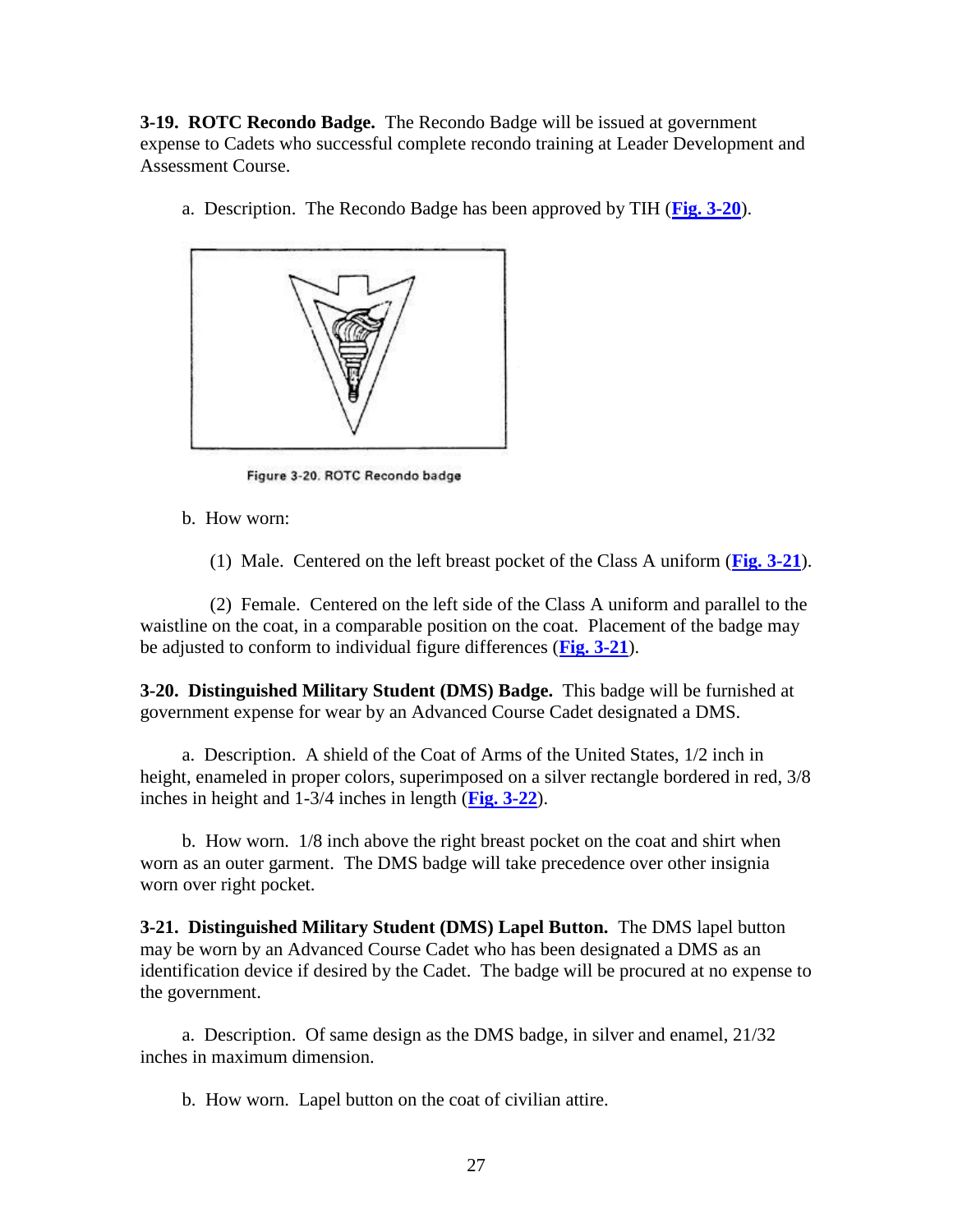

Figure 3-21. ROTC Recondo insignia





Figure 3-22. Distinguished Military Student badge



**3-22. ROTC Label Button.** Cadets may wear the lapel button as an identification device. It will be procured at no expense to the government.

a. A torch 3/4 inches in height in front of a panel 3/32 inches in height and 1/2 inch in length with irregular ends, bearing the letters R.O.T.C., all metal in gold color (**[Fig. 3-](http://www.rightsite.usaac.army.mil/robo/projects/cc%20help/CCR_670_1.htm#BM_FIG_3_23#BM_FIG_3_23) [23](http://www.rightsite.usaac.army.mil/robo/projects/cc%20help/CCR_670_1.htm#BM_FIG_3_23#BM_FIG_3_23)**).

b. How worn. Lapel button on the coat of civilian attire.

**3-23. Nameplate.** One nameplate per Cadet may be furnished at government expense (only nameplates conforming to description below will be worn by Cadets on issue or Cadet-type uniforms).

a. Description. Nameplates will indicate the last name only and will be 1 inch by 3 inches (may be longer for a long name) with white block type lettering 1/4 to 3/8 inches high. A white edge or border is authorized provided it does not exceed 1/32 inches in width (**[Fig. 3-24](http://www.rightsite.usaac.army.mil/robo/projects/cc%20help/CCR_670_1.htm#BM_FIG_3_24#BM_FIG_3_24)**). The finish may be either gloss or non gloss IAW **[AR 670-1](http://www.usapa.army.mil/pdffiles/r670_1.pdf)**.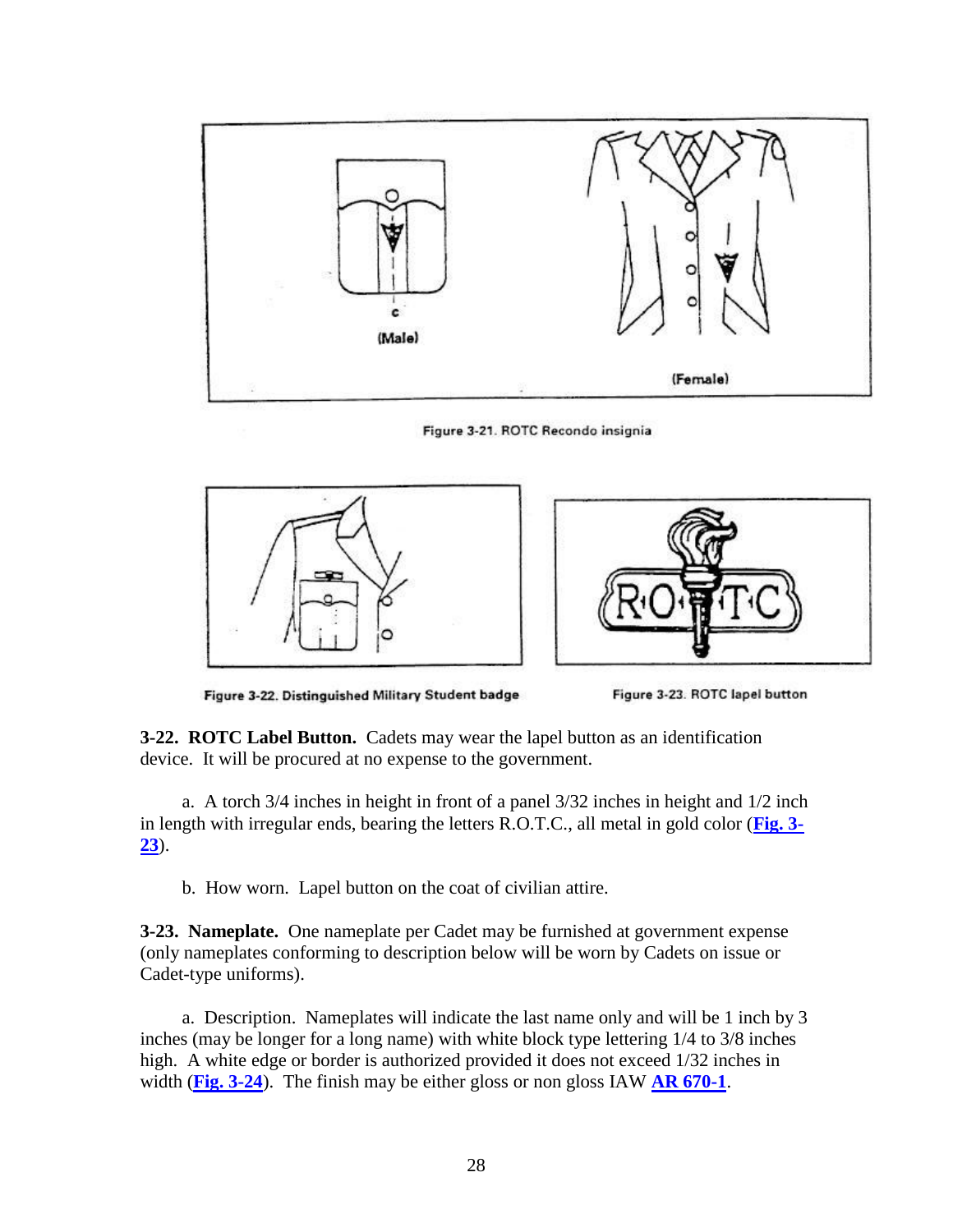

Figure 3-24. Nameplate

b. How worn. Male Cadets. The nameplate will be worn on the flap of the right breast pocket, centered between the top of the button and the top of the pocket on the Army Green, 415 shirt. The nameplate will be worn centered on the black patch of the black pullover sweater when not wearing the DUI. When wearing a DUI, the nameplate will be worn 1/2 inch above the bottom seam of the black patch with the DUI centered left to right, top to bottom above the nameplate (see **[Chapter 5](http://www.rightsite.usaac.army.mil/robo/projects/cc%20help/CCR_670_1.htm#BM_5_1#BM_5_1)** for wear by female cadets.)

**3-24. Nurse Cadet Badge.** This badge will be furnished at government expense for wear by Advanced Course Cadets majoring in nursing.

a. Description. An enameled white Maltese Cross, with gilt edge, 7/8 inches in height, superimposed on cross and a gold caduceus with a centered black enameled "N" (**Fig. 3-25**).

b. How worn. 1/8 inches above the right breast pocket on the coat and shirt when worn as an outer garment.



Figure 3-25. Nurse cadet badge

**3-25. Combat Skill Badges.** Combat Skill Badges reflect the dedicated service of Cadets while serving with units during combat operations. Combat Skill Badges are authorized for wear by ROTC Cadets who have earned them during service with an Active Duty, U.S. Army Reserve, or Army National Guard unit.

- a. Qualifications. Combat Skill Badges will be awarded IAW AR 600-8-22.
- b. How worn. Combat Skill Badges will be worn IAW AR 600-8-22.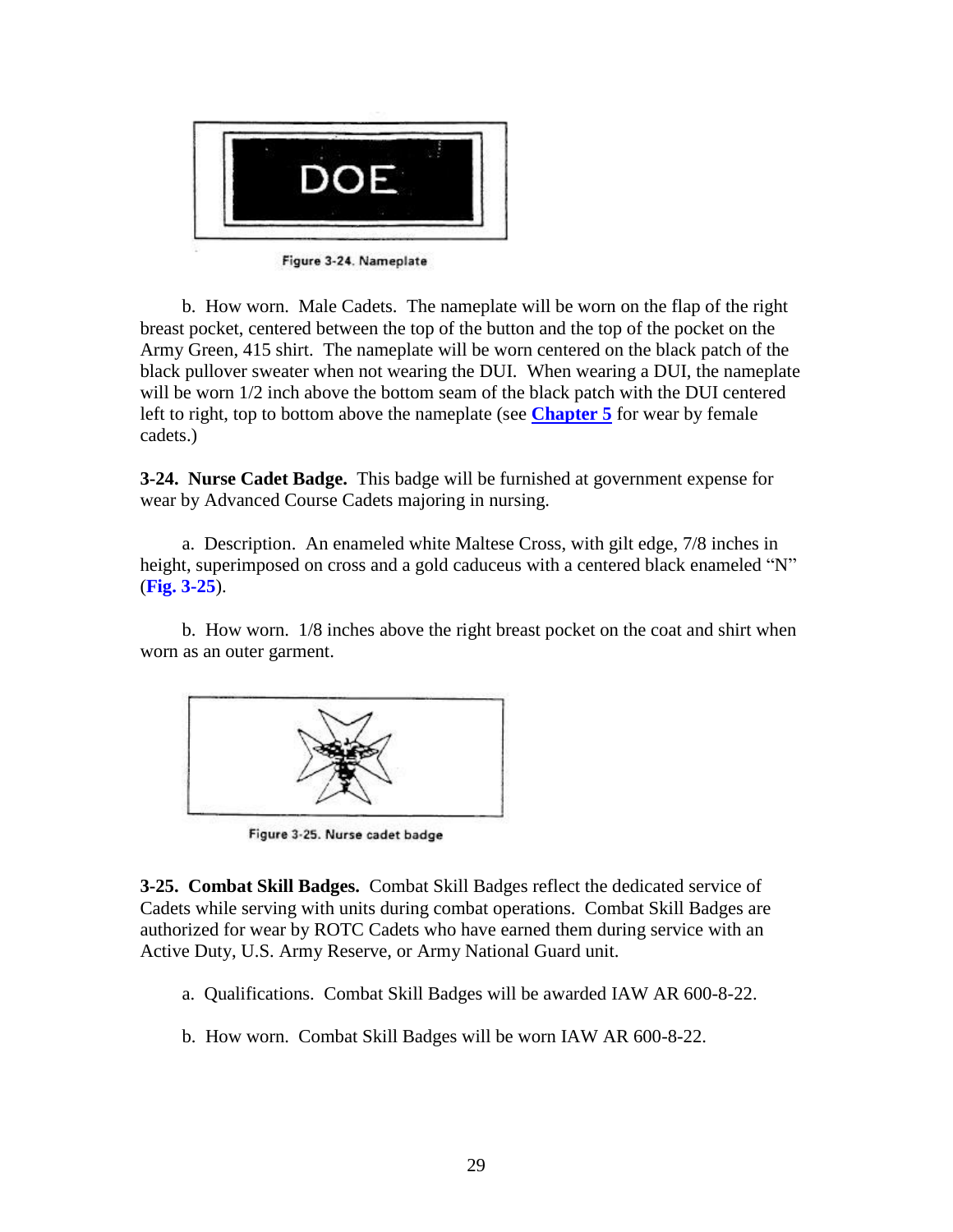c. Combat Skill Badges and Tabs will not be worn on the Cadet uniform during the Leadership Development and Assessment Course (LDAC) IAW Warrior Forge Standard Operating Procedures.



<span id="page-29-0"></span>**4-1. [Description.](#page-2-2)** The following medals, badges, awards, decorations, and ribbons are authorized for wear by eligible Cadets on issue or Cadet-type uniforms:

a. Medals, badges, awards, and decorations, including ribbons of the United States and foreign nations authorized by **[CCR-672-5-1](http://www.rightsite.usaac.army.mil/robo/projects/cc%20help/CCR_672_5_1.htm)** and **AR 600-8-22.**

b. Medals, badges, awards, and ribbons awarded by the institution, and procured without expense to the government. Medals, badges, awards, and ribbons awarded by MJC to ROTC Cadets while Cadets are enrolled in JROTC or SROTC at the awarding MJC. Awards will be worn only when selected designs have been approved by TIH. Awards for academic, athletic, or military merit should be given only for achievement above that normally expected of a Cadet.

c. Precedence of wear of Cadet ribbons will be IAW **[CCR-672-5-1](http://www.rightsite.usaac.army.mil/robo/projects/cc%20help/CCR_672_5_1.htm)**. Precedence for prior service active ribbons will be IAW AR 670-1.

d. Ribbons and shoulder cords authorized for membership, citation, or special recognition by the following military societies, subject to approval of the Battalion Commander.

(1) The National Society of Scabbard and Blade.

(2) The National Society of Pershing Rifles.

- (3) The Association of the United States Army (AUSA).
- (4) The Reserve Officer Association (ROA).

e. DUI for SMP Cadets.

f. DUI of the Cadet Troop Leader Training (CTLT) unit to which the Cadet was assigned upon successful completion of the training.

g. DUI of the Northern Warfare Training Center (NWTC) may be worn by Cadets who have successfully completed the training.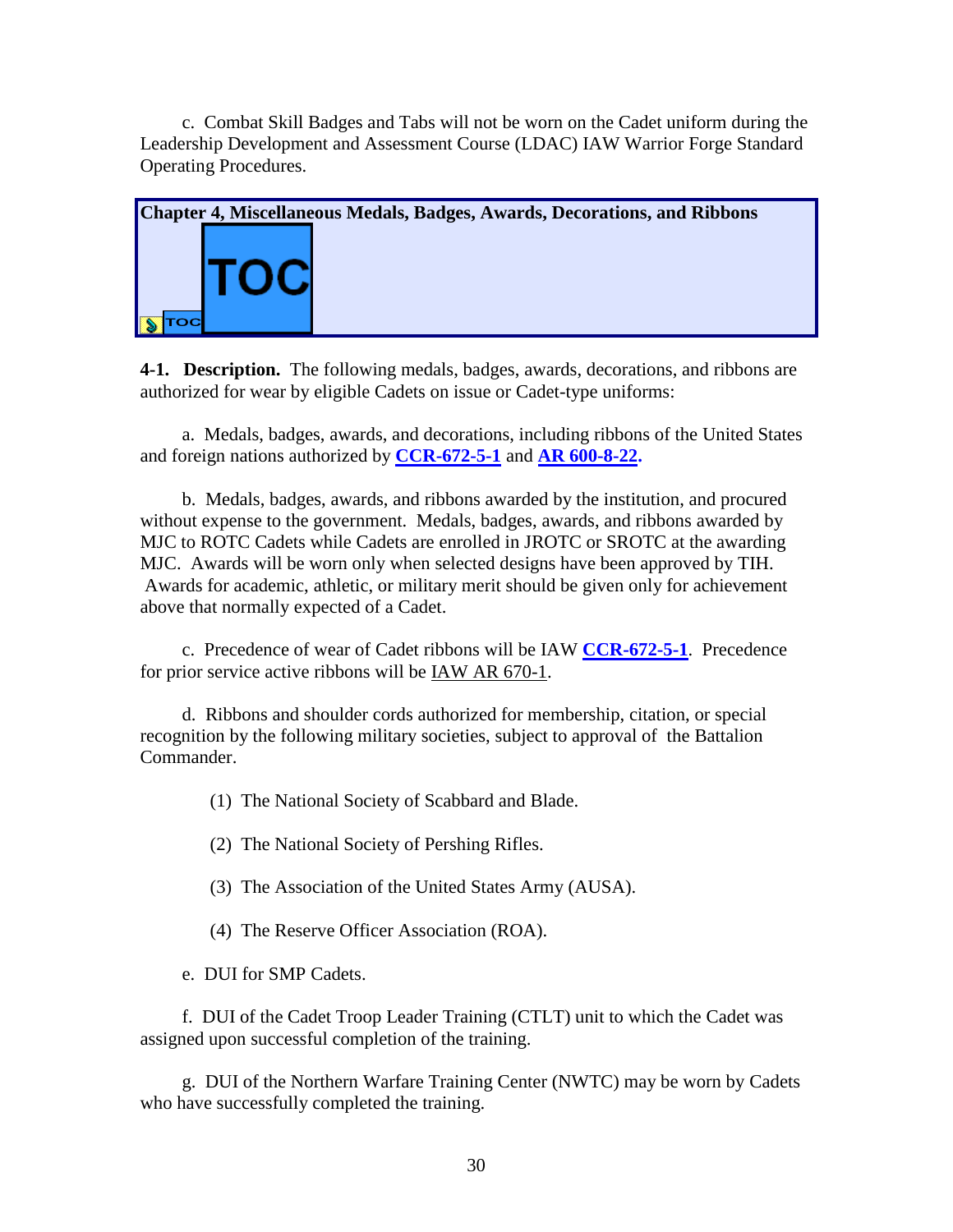#### **4-2. How Worn**

a. Medals, badges, awards, and decorations, including ribbons of the United States and foreign nations will be worn IAW **[AR 670-1](http://www.usapa.army.mil/pdffiles/r670_1.pdf)** as authorized by **[CCR-672-5-1](http://www.rightsite.usaac.army.mil/robo/projects/cc%20help/CCR_672_5_1.htm)**. (Cadets will not wear more than four rows of ribbons, three ribbons per row.)

b. Approved medals, badges, Cadet awards, and ribbons awarded by the institution and other agencies will be worn IAW **[CCR-672-5-1](http://www.rightsite.usaac.army.mil/robo/projects/cc%20help/CCR_672_5_1.htm)**.

c. Shoulder cords (similar to foragers). The number of cords worn at any one time is limited to one; shoulder cords will be worn on the left shoulder as prescribed by the Battalion Commander and are limited to the following groups and colors within an ROTC unit:

(1) Musical Units - Teal Blue.

- (2) Color Guards White.
- (3) Drill Units Scarlet.
- (4) Cannon Crew Orange.
- (5) AUSA Black/Gold/White.
- (6) Pershing Rifles Purple/White.
- (7) Scabbard and Blade Blue/Red.

(8) Honor organizations, including national or local military societies – Old Gold.

(9) Rifle teams - Buff.

d. Medals and ribbons with metal pendants awarded by the National Rifle Association and the National Board for the Promotion of Rifle Practice may be worn on the ROTC uniform only for special ceremonies and official functions as directed by the Battalion Commander. They are not to be authorized for general wear.

e. Cadet Command Flash. The Cadet Command Flash is authorized for wear by Cadets at government expense. It will be worn IAW **[AR 670-1](http://www.usapa.army.mil/pdffiles/r670_1.pdf)**.

f. School DUI or unit assignment DUI will be worn centered on the right pocket of the shirt or coat, below the pocket flap on BDU only. School DUI or unit assignment DUI will not be worn above the name tape on the ACU uniform.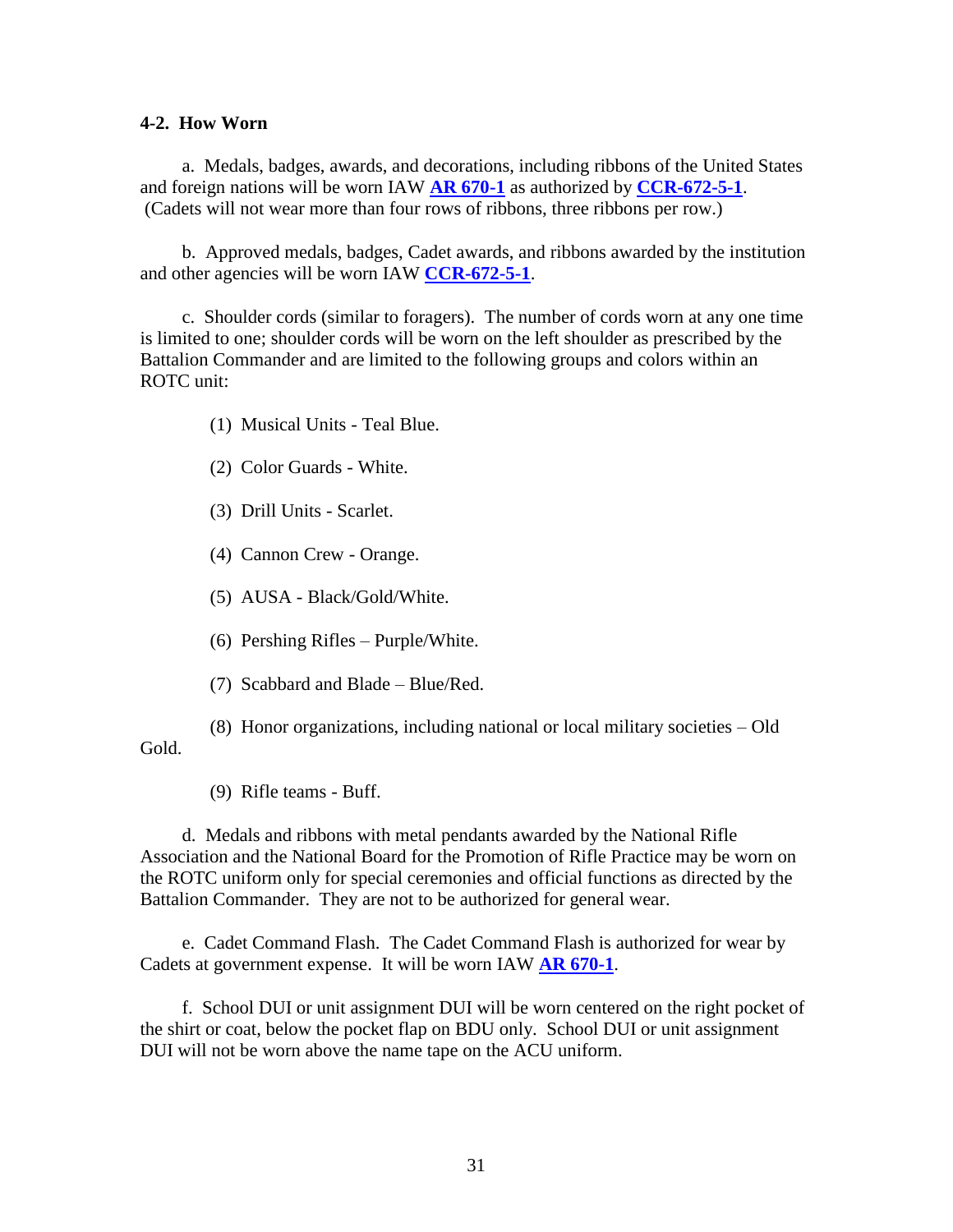g. Pistol belts will be worn by Cadets on the BDU/ACU. Pistol belt will be worn IAW **FM 21-15**.

h. White web belt with brass buckle will not be worn by Cadet officers on the Class A uniform for drill and ceremony. Military colleges/junior colleges may wear white web belts if it is a part of the institutional uniform. This does not restrict color/honor guards from wearing distinctive webbing which may include the white web belt. Enlisted Cadets will wear pistol belt. Web belt will be worn IAW **[AR 670-1](http://www.usapa.army.mil/pdffiles/r670_1.pdf)**.

i. Class A trousers will not be bloused for drill and ceremony (except members of the Honor Guard).

j. Low quarter shoes will be worn (except members of the Honor Guard).



<span id="page-31-0"></span>**5-1. General.** Female Cadets will wear the Army Green uniform (**[AR 670-1](http://www.usapa.army.mil/pdffiles/r670_1.pdf)**).

**5-2. Wear of Insignia, Female [Abbreviations.](#page-2-3)** Provisions for the wear of authorized insignia and other items are set forth below, cross-referenced for convenience to related provisions for wear of male Cadet insignia, and identified in the figure illustrations provided, where applicable. Insignia are worn on the coat and headgear only, not on the shirt (shirt-waist).

- a. ROTC hat insignia, Basic Course.
	- (1) Description. Same as for male Cadets (paragraph 3-3a [1]).
	- (2) How worn.
	- (a) On the issue service hat, centered on the hatband (**Fig. 5-1**).



Figure 5-1. Hat insignia, service hat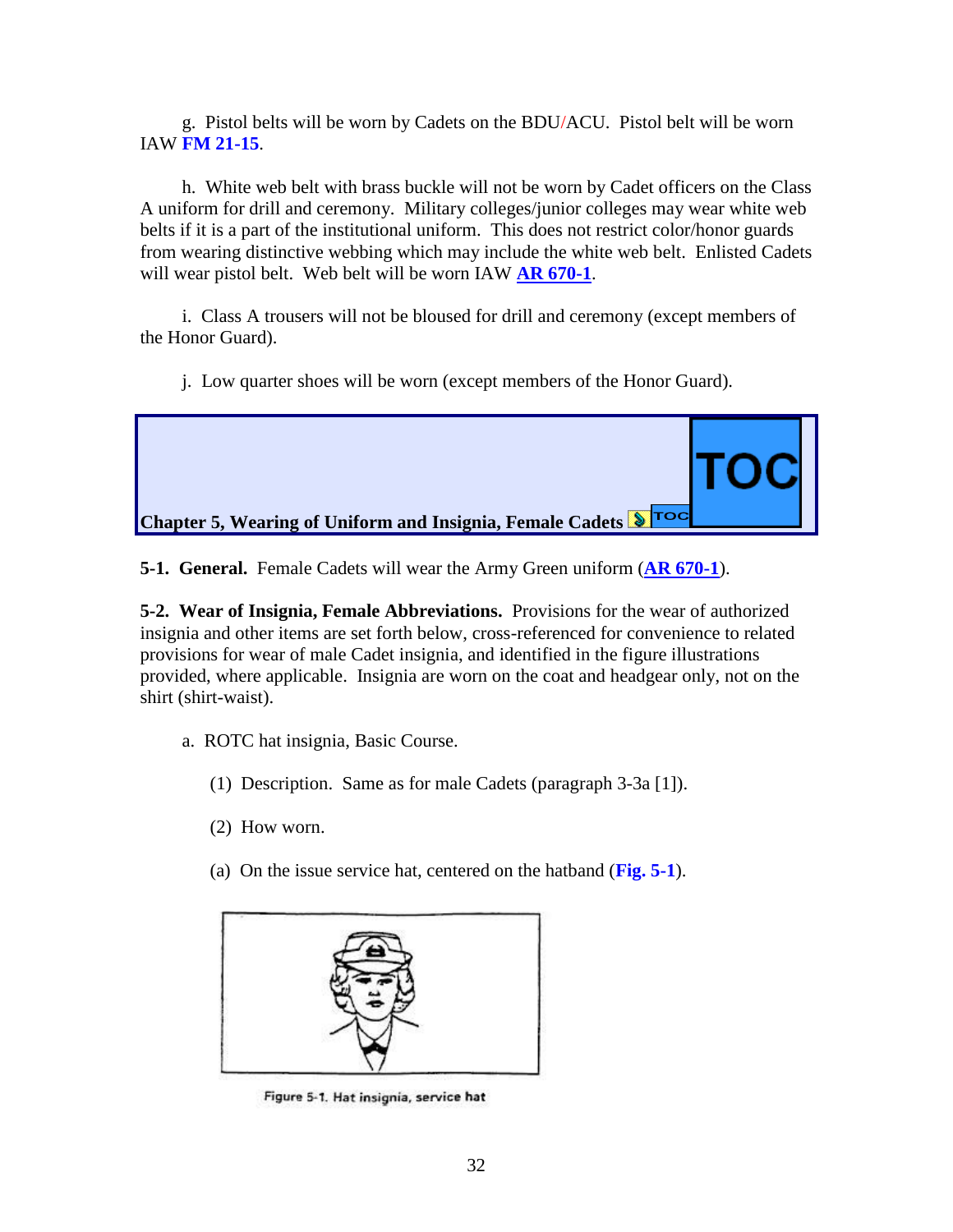- (b) On the Cadet-type hat, as prescribed by the institution.
- b. ROTC hat insignia, Advanced Course.

(1) Description. A gold plated metal device, 1-5/8 inches in height and 1-3/4 inches in width, consisting of an eagle with wings displayed bearing on its breast a shield charged with a rayed torch of knowledge, and standing on an open wreath formed of two branches of laurel, the tips of the branches extending and terminating under the wings with ROTC arched between the wings above the eagle's head (**Fig. 5-3**).

- (2) How worn.
- (a) On issue dress hat centered on the hat band (**Fig. 5-3**).



Figure 5-3. Hat insignia, Advanced Course cadet

- c. Institutional hat insignia. Same as for male Cadets (paragraph 3-3c).
- d. R.O.T.,C. coat insignia.
	- (1) Description. Same as for male Cadets (paragraph 3-4a[1]).

(2) How worn. R.O.T.C. letters, worn on both collars, are lined horizontally, centered 1 inch from the lower edge of the collar, and parallel to the floor (**Fig. 5-5**).



Figure 5-5. R.O.T.C. insignia, coat

e. School initials (coat).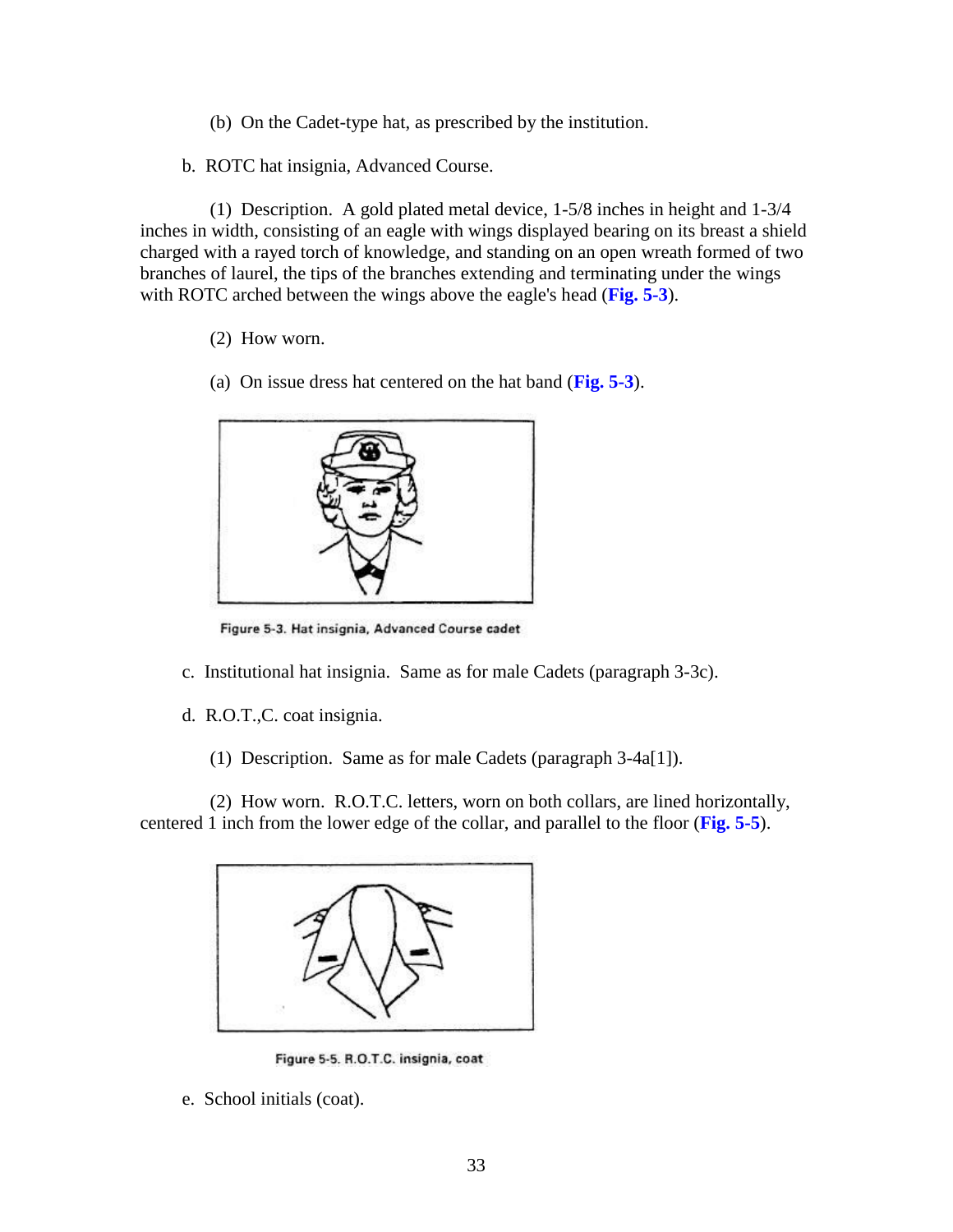(1) Description. Same as for male Cadets (paragraph. **[3-4](http://www.rightsite.usaac.army.mil/robo/projects/cc%20help/CCR_670_1.htm#BM_3_4#BM_3_4)**b[1]).

(2) How worn. Same as R.O.T.C. initials, when worn in lieu thereof.

f. Torch of Knowledge collar insignia.

(1) Description. Same as for male Cadets (paragraph **[3-5](http://www.rightsite.usaac.army.mil/robo/projects/cc%20help/CCR_670_1.htm#BM_3_5#BM_3_5)**a).

(2) How worn: Centered on lapel, 1 inch from the lower edge of the collar and perpendicular to the floor.

g. Insignia of Branch.

(1) Description.

(a) Basic Course Cadets. The Torch of Knowledge insignia will be worn in the same manner as male Cadets (see paragraph [3-6b](http://www.rightsite.usaac.army.mil/robo/projects/cc%20help/CCR_670_1.htm#BM_3_6#BM_3_6)).

(b) Advanced Course Cadets. The insignia prescribed for female officers in AR [670-1.](http://www.usapa.army.mil/pdffiles/r670_1.pdf)

(2) How worn.

(a) Torch of Knowledge insignia will be worn centered on the lapel, 1 inch from the lower edge of the collar, and perpendicular to the floor.

(b) Branch insignia will be worn on the left collar of the coat, centered 1 inch from the lower edge of the collar, and perpendicular to the floor.

h. Cadet Command Insignia.

(1) Description. Same as for male Cadets (paragraph **[3-7](http://www.rightsite.usaac.army.mil/robo/projects/cc%20help/CCR_670_1.htm#BM_3_7#BM_3_7)**a).

(2) How worn. Centered on the outer half of the left sleeve, 1/2 inch below the top of the shoulder seam on the Army Green uniform (**Fig. 5-6**).

i. Institutional Shoulder Sleeve Insignia.

(1) Description. Same as for male Cadets (paragraph **[3-7](http://www.rightsite.usaac.army.mil/robo/projects/cc%20help/CCR_670_1.htm#BM_3_7#BM_3_7)**a).

(2) How worn. Centered on the outer half of the left sleeve, 1/2 inch below the top of the shoulder seam on the Army Green uniform (**Fig. 5-6**).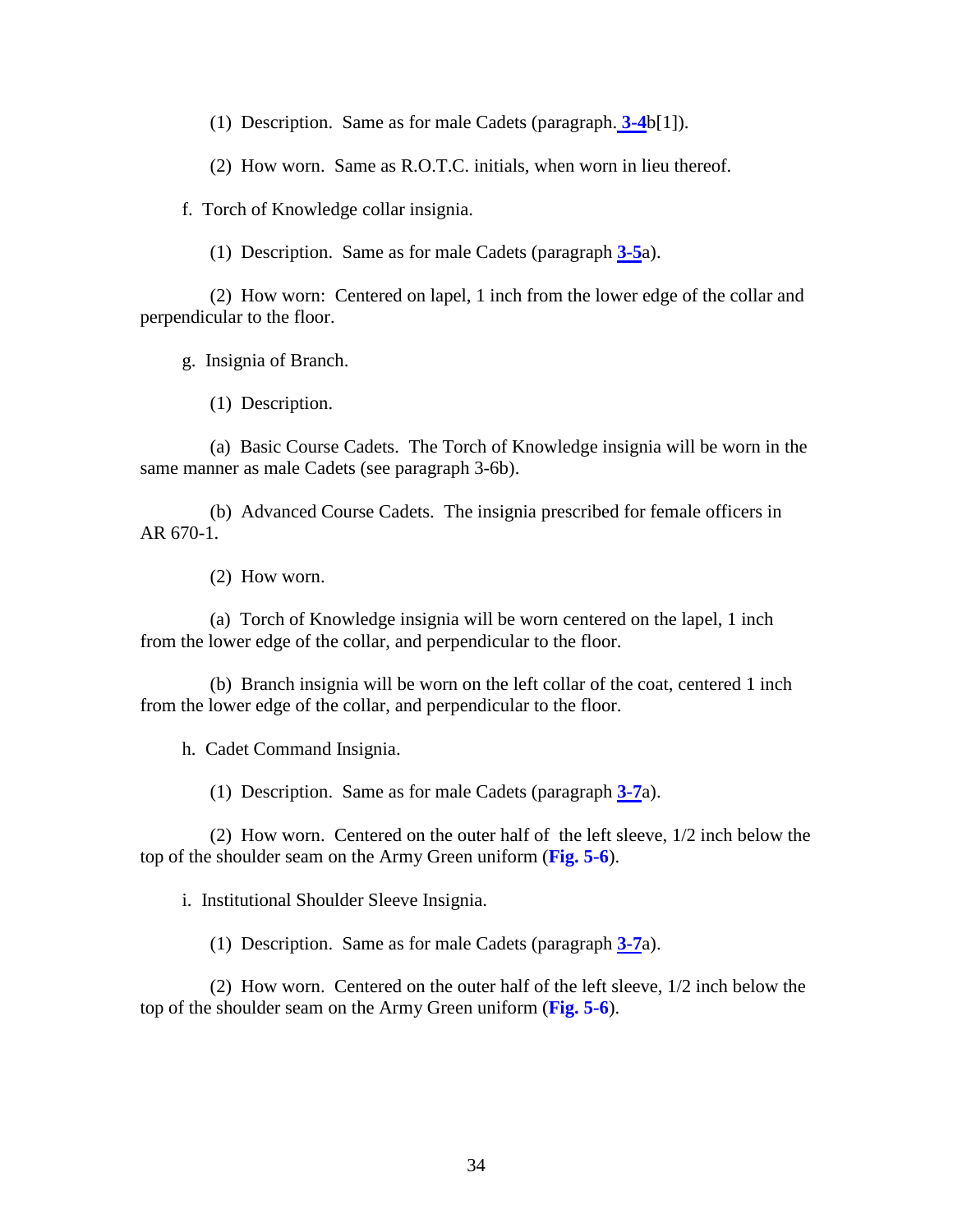

Figure 5-6. Institutional shoulder sleeve insignia

j. Shoulder Loop Insignia (Institutional).

(1) Description. Same as for male Cadets (paragraph **[3-8](http://www.rightsite.usaac.army.mil/robo/projects/cc%20help/CCR_670_1.htm#BM_3_8#BM_3_8)**b[1]).

(2) How worn. Same as for male Cadets (paragraph **[3-8](http://www.rightsite.usaac.army.mil/robo/projects/cc%20help/CCR_670_1.htm#BM_3_8#BM_3_8)**b[1]).

k. Insignia of Grade Cadet Officers. Same as for male Cadets (paragraph **[3-9](http://www.rightsite.usaac.army.mil/robo/projects/cc%20help/CCR_670_1.htm#BM_3_9#BM_3_9)** and **[3-10](http://www.rightsite.usaac.army.mil/robo/projects/cc%20help/CCR_670_1.htm#BM_3_10#BM_3_10)**).

l. Insignia of Grade Cadet Noncommissioned Officers.

(1) Description Same as for male Cadets (paragraph **[3-10](http://www.rightsite.usaac.army.mil/robo/projects/cc%20help/CCR_670_1.htm#BM_3_10#BM_3_10)**a).

(2) How worn. Same as for male Cadets. Brass insignia is centered on the shoulder.

m. Academic Achievement Insignia.

(1) Description. Same as for male Cadets (paragraph **[3-19](http://www.rightsite.usaac.army.mil/robo/projects/cc%20help/CCR_670_1.htm#BM_3_19#BM_3_19)**a).

(2) How worn. Centered 1/4 inch above any other insignia and /or nameplate worn on right coat front.

o. Distinguished Military Student lapel button. Same as for male Cadets (paragraph **[3-20](http://www.rightsite.usaac.army.mil/robo/projects/cc%20help/CCR_670_1.htm#BM_3_20#BM_3_20)**).

p. Nameplate.

(1) Description. Same as for male Cadets (paragraph **[3-22](http://www.rightsite.usaac.army.mil/robo/projects/cc%20help/CCR_670_1.htm#BM_3_22#BM_3_22)**a).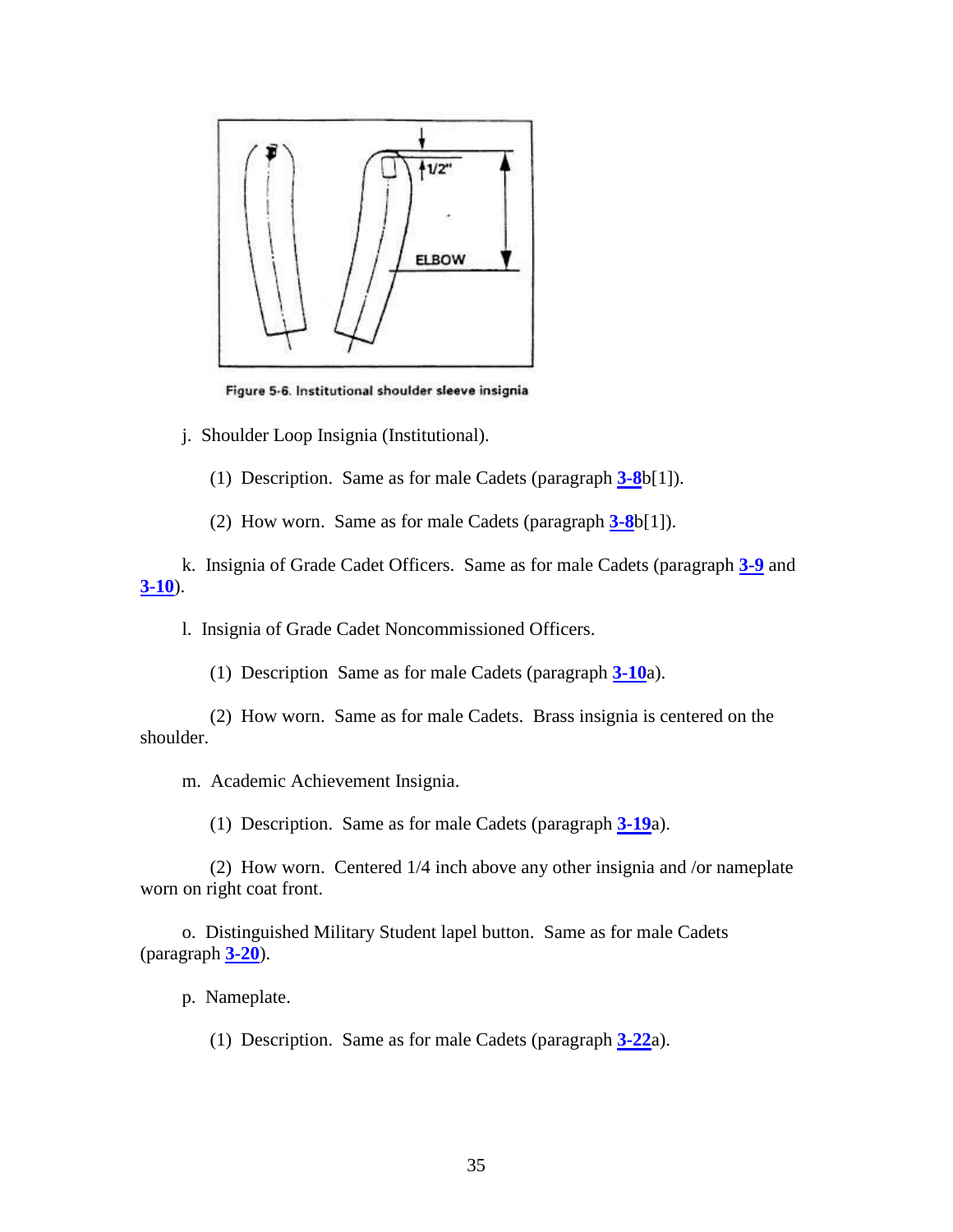(2) How worn. Placed on right coat front, 2 inches from the center of and level with the top of the first button. Placement of the nameplate may be adjusted to conform to individual figure differences.

q. Army ROTC Nurse Cadet Badge.

(1) Description. Same as for male Cadets (paragraph 4-1), and IAW **[AR 670-1](http://www.usapa.army.mil/pdffiles/r670_1.pdf)** and **[CCR-672-5-1](http://www.rightsite.usaac.army.mil/robo/projects/cc%20help/CCR_672_5_1.htm)**.

(2) How worn. Centered 1/4 inch above the nameplate worn on right coat front.

r. Miscellaneous medals, badges, awards, decorations, and ribbons.

(1) Description. Same as for male Cadets (paragraph 4-1), and IAW **[AR 670-1](http://www.usapa.army.mil/pdffiles/r670_1.pdf)** and **[CCR-672-5-1](http://www.rightsite.usaac.army.mil/robo/projects/cc%20help/CCR_672_5_1.htm)**.

(2) How worn. Same as for male Cadets (paragraph **[4-2](http://www.rightsite.usaac.army.mil/robo/projects/cc%20help/CCR_670_1.htm#BM_4_2#BM_4_2)**), and IAW **[AR 670-1](http://www.usapa.army.mil/pdffiles/r670_1.pdf)**.

### **5-3. Wearing of Earrings**

a. Description. Earrings will not exceed 6mm or 1/4 inch in diameter. They will be of gold, silver, or white pearl; unadorned and spherical.

b. How worn. Female Cadets are authorized optional wear screw-on, clip-on, or post-type earrings with issue or Cadet-type uniforms. Earrings will not be worn with utility, field, or physical fitness uniforms. When worn, earrings will fit snugly against the ear and will be worn as a matched pair with only one earring per ear lobe. The band connecting non pierced earrings may extend slightly below the ear lobe.

### **5-4. Wearing of Jewelry**

a. Description. Wrist watch, wrist identification bracelet, and no more than two rings are authorized with issue or Cadet-type uniforms unless prohibited for safety or health reasons as long as the style is conservative and in good taste.

b. How worn. No jewelry, watch chains, or similar items, to include pens and pencils, will appear exposed on uniforms.



### **Abbreviations**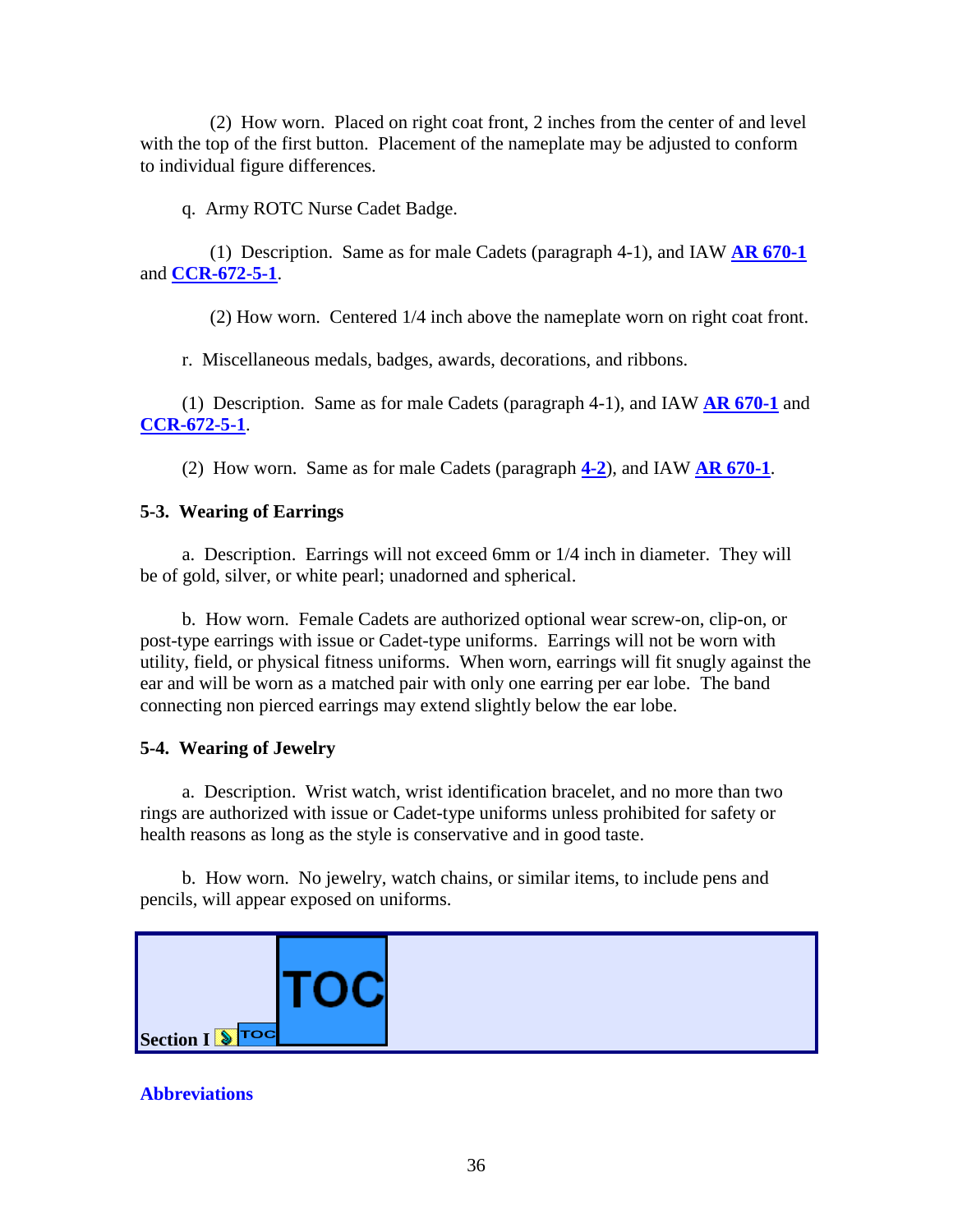| ACU           | Army Combat Uniform                            |
|---------------|------------------------------------------------|
| <b>AUSA</b>   | Association of the United States Army          |
|               |                                                |
| <b>BDU</b>    | <b>Battalion Dress Uniform</b>                 |
| <b>BN CDR</b> | <b>Battalion Commander</b>                     |
| <b>CTLT</b>   | <b>Cadet Troop Leader Training</b>             |
| <b>DAI</b>    | Directory of Army Instruction                  |
| <b>DUI</b>    | Distinctive Unit Insignia                      |
| <b>DMS</b>    | Distinguished Military Student                 |
| <b>HQDA</b>   | Headquarters, Department of the Army           |
| <b>IAW</b>    | In Accordance With                             |
| <b>JROTC</b>  | Junior Reserve Officers' Training Corps        |
| <b>MC</b>     | <b>Military College</b>                        |
| <b>MJC</b>    | <b>Military Junior College</b>                 |
| <b>NDCC</b>   | <b>National Defense Cadet Corps</b>            |
| <b>NWTC</b>   | Northern Warfare Training Center               |
| <b>ROTC</b>   | <b>Reserve Officers' Training Corps</b>        |
| <b>ROTCCC</b> | Reserve Officers' Training Corps Cadet Command |
| <b>SAI</b>    | Senior Army Instructor                         |
| <b>SMP</b>    | Simultaneous Membership Program                |
| <b>SROTC</b>  | Senior Reserve Officers' Training Corps        |
| <b>TIH</b>    | The Institute of Heraldry                      |
| <b>USAIS</b>  | United States Army Infantry School             |

<span id="page-36-0"></span>

### **[References](#page-2-4)**

**[AR 145-1](http://www.usapa.army.mil/pdffiles/r145_1.pdf)** Senior ROTC Program: Organization, Administration and Training

**AR 600-8-22** Military Awards

**[AR 670-1](http://www.usapa.army.mil/pdffiles/r670_1.pdf)** Wear and Appearance of Army Uniforms and Insignia

## **[CCR-672-5-1](http://www.rightsite.usaac.army.mil/robo/projects/cc%20help/CCR_672_5_1.htm)**

Reserve Officers' Training Corps Decorations, Awards and Honors